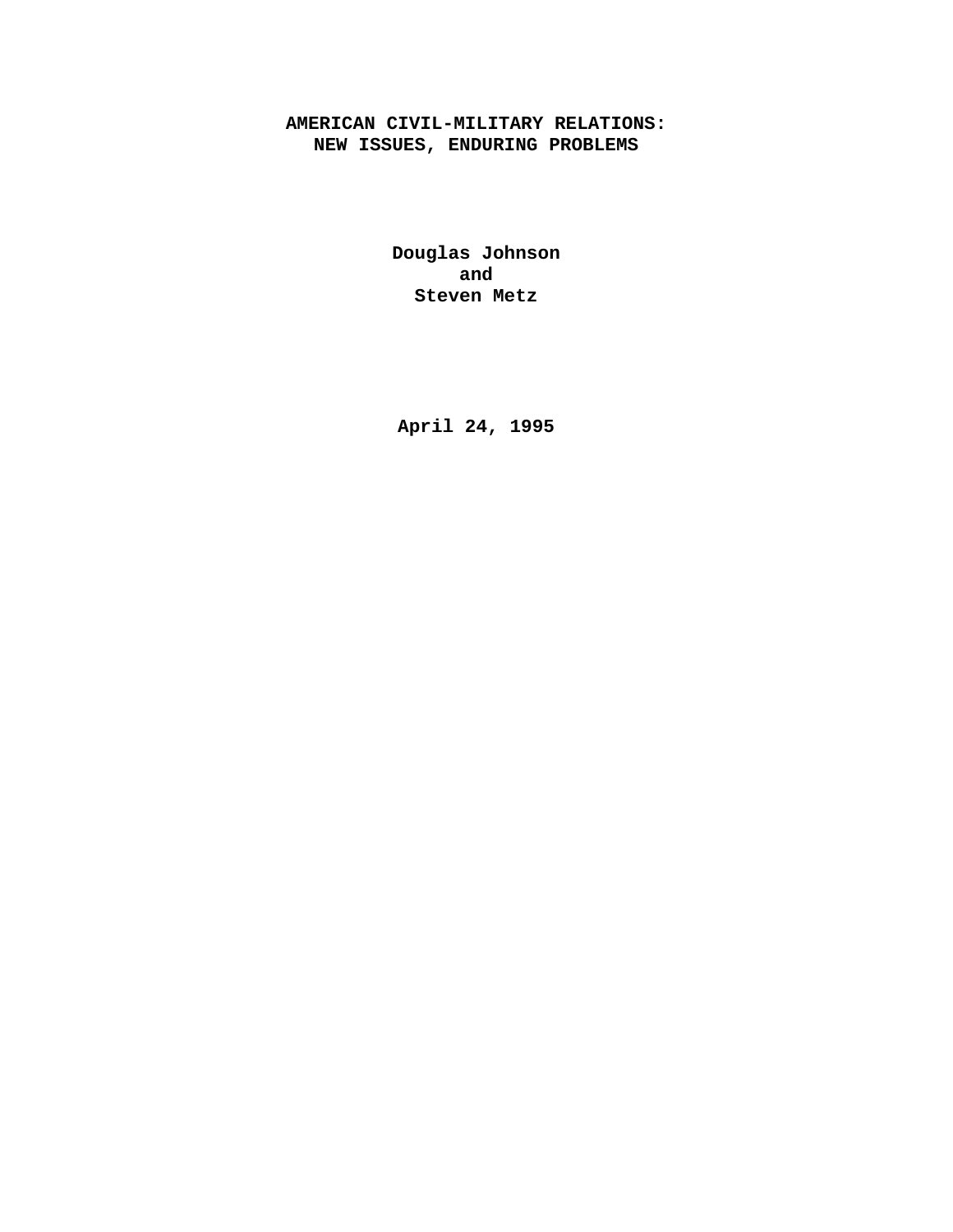#### \*\*\*\*\*\*\*

The views expressed in this report are those of the authors and do not necessarily reflect the official policy or position of the Department of the Army, the Department of Defense, or the U.S. Government. This report is approved for public release; distribution is unlimited.

#### \*\*\*\*\*\*\*

The authors would like to thank Douglas Lovelace, James Kievit, and Zane Finkelstein for insightful comments on earlier drafts of this manuscript. Parts of this monograph were previously published as "Civil-Military Relations in the United States: The State of the Debate," Washington Quarterly, Vol. 18, No. 1, Winter 1995, pp. 197-213.

#### \*\*\*\*\*\*\*

Comments pertaining to this report are invited and should be forwarded to: Director, Strategic Studies Institute, U.S. Army War College, Carlisle Barracks, PA 17013-5050. Comments also may be conveyed directly to the authors. Dr. Metz can be contacted at (717) 245-3822, DSN 242-3822, FAX (717) 245-3820, or at Internet address metzs@carlisle-emh2.army.mil. Dr. Johnson can be contacted at (717) 245-4057, DSN 242-4057, FAX (717) 245-3820, or at Internet address johnsond@carlisle-emh2.army.mil.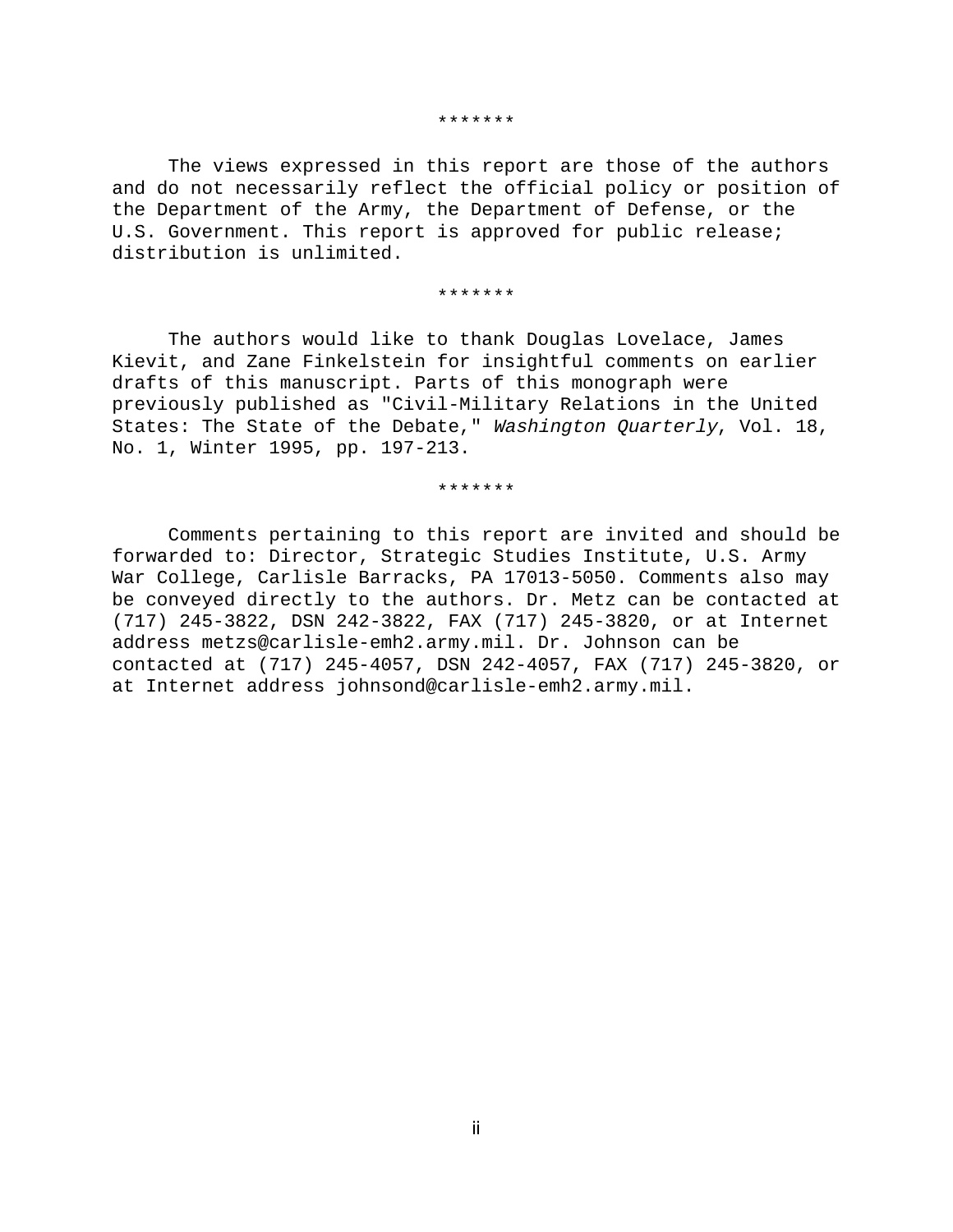#### **FOREWORD**

The authors were invited to prepare a paper for a conference on Civil-Military Relations in the fall, 1994. That paper was translated into an article for the Winter, 1995 edition of The Washington Quarterly under the title "Civil-Military Relations in the United States: The State of the Debate." Although the intensity of interest in this subject has fallen from the front pages of the newspapers, the authors have here suggested that the debate needs to continue and that it should start with identification of the right questions. The basic issues are inherent in the structure and beliefs of American political society, but the questions may be changing as the nature of that society and the manner in which it talks to itself and what it sees its responsibilities to be are also changing.

While the authors do not see a current crisis in the relationship, they attempt to explain many of the basic features of that relationship, providing some of its history along the way. They have pointed out several conditions which put the relationship under particular strain and suggest that the Secretary of Defense is, by virtue of several institutional peculiarities, at the nexus of the relationship. It is the author's intent that this study lead to sustained debate within the military and civilian policy-making communities.

The Strategic Studies Institute is pleased to publish this monograph to foster debate on this important subject.

> WILLIAM W. ALLEN Colonel, U.S. Army Acting Director Strategic Studies Institute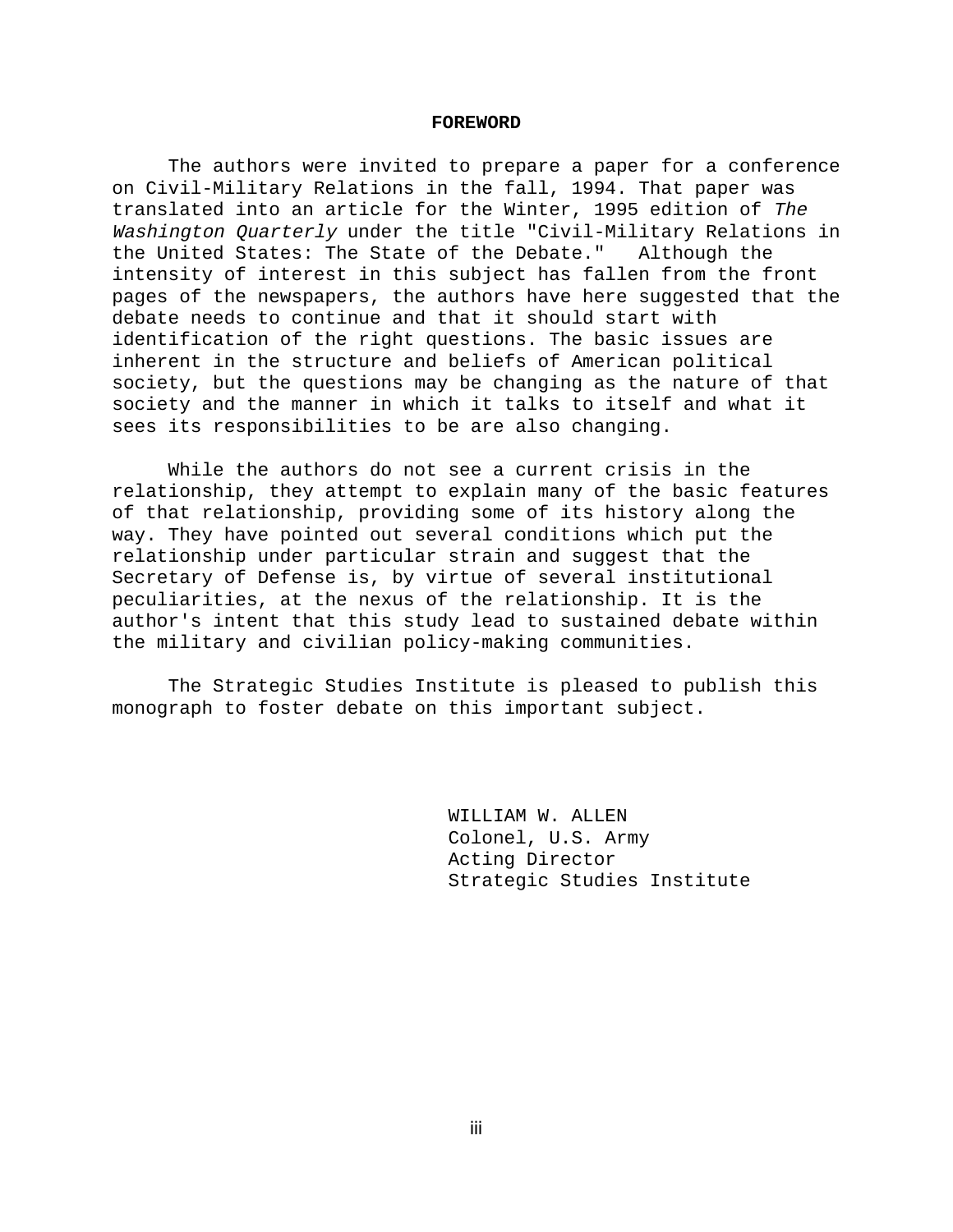### **BIOGRAPHICAL SKETCHES OF THE AUTHORS**

DOUGLAS V. JOHNSON II is an Associate Research Professor, Strategic Studies Institute (SSI), U.S. Army War College. He served in SSI as a Strategic Research Analyst for seven years before retiring from the U.S. Army with 30 years service and has continued since then in his present capacity. He is a 1963 graduate of the U.S. Military Academy, received his master's degree in history at the University of Michigan and took his Ph.D. in history from Temple University. Dr. Johnson also holds a diploma from the U.S. Army War College. While on active duty he served in a variety of field artillery and staff positions, taught at the U.S. Military Academy, and his a co-founder of the School of Advanced Military Studies, U.S. Army Command and General Staff College. Dr. Johnson is the author or coauthor of a number of SSI studies, the most recent dealing with the role of the media in national security policymaking.

STEVEN METZ is Associate Research Professor at the Strategic Studies Institute. Dr. Metz has taught at the Air War College, the U.S. Army Command and General Staff College, and several universities. He holds a B.A. and M.A. in international studies from the University of South Carolina, and a Ph.D. in political science from the Johns Hopkins University.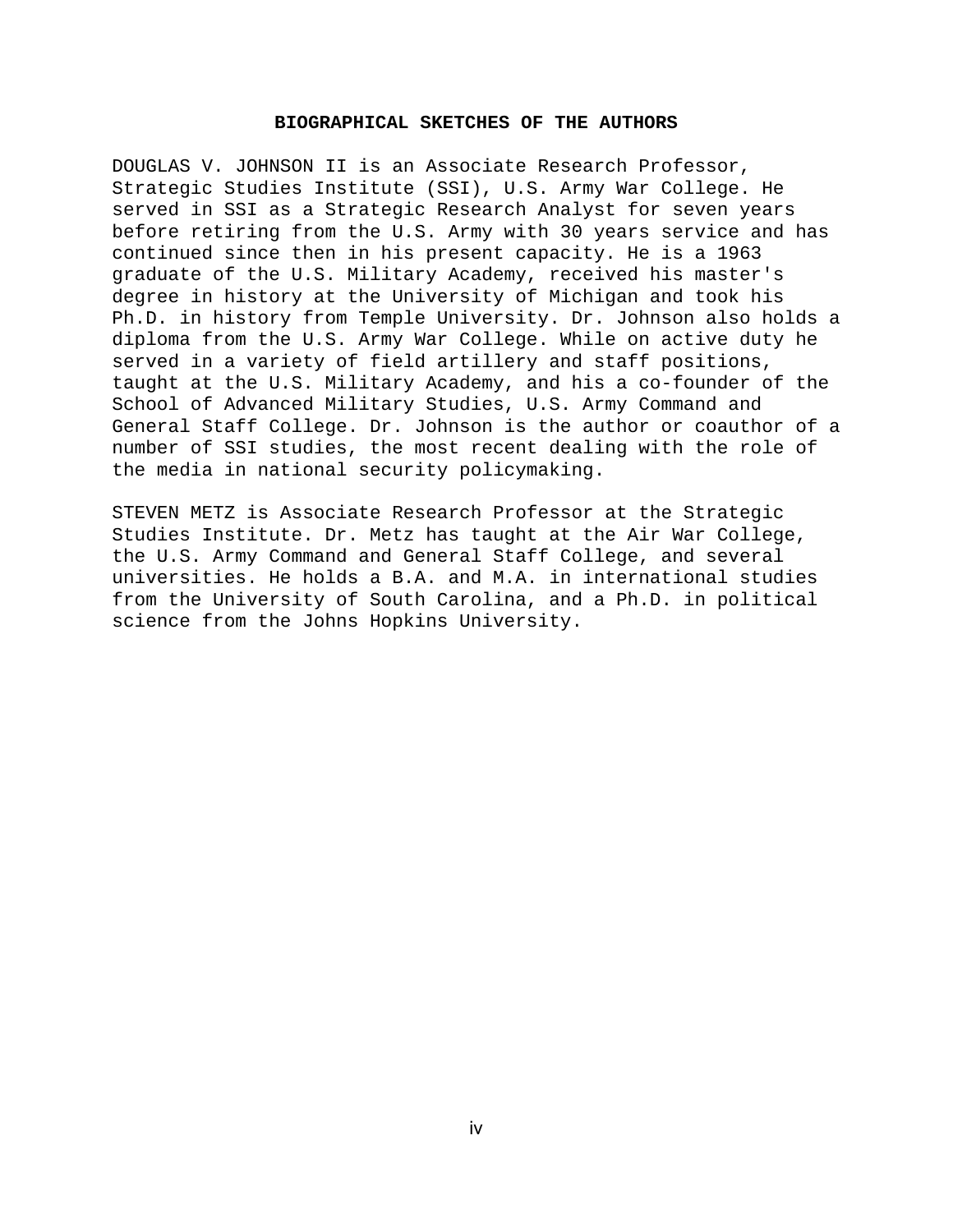#### **SUMMARY**

The debate over proper civil-military relationships began while America was still a collection of British colonies. The relationship was the subject of intense and acrimonious debate during the framing of the Constitution and periodically the debate reemerges. The author feel the relationship exists on two levels. The first is focused on specific issues and key individuals and is transitory in nature. The second level deals with the enduring questionswith essential values. At the latter level individuals merely represent the issues. Two questions are addressed in this study: What is the appropriate level of involvement of the military in national security policymaking? and Within that context, with what or whom does an officer's ultimate loyalty lie?

Most Americans agree that the objective is a competent, professional military able to contribute to national security policymaking but not to dominate it, but there is no consensus on the changes that the evolution of the global security environment will bring, or on the risks of too much military involvement in policymaking.

The issues that will shape the future such as the changing nature of armed conflict and alterations in U.S. national security strategy are clear, but their precise impact on civilmilitary relations is not. There is no crisis in American civilmilitary relations now, but what will happen in a decade or so when the psychological legacy of the Cold War fully fades and fundamental assumptions are again open to debate remains to be seen.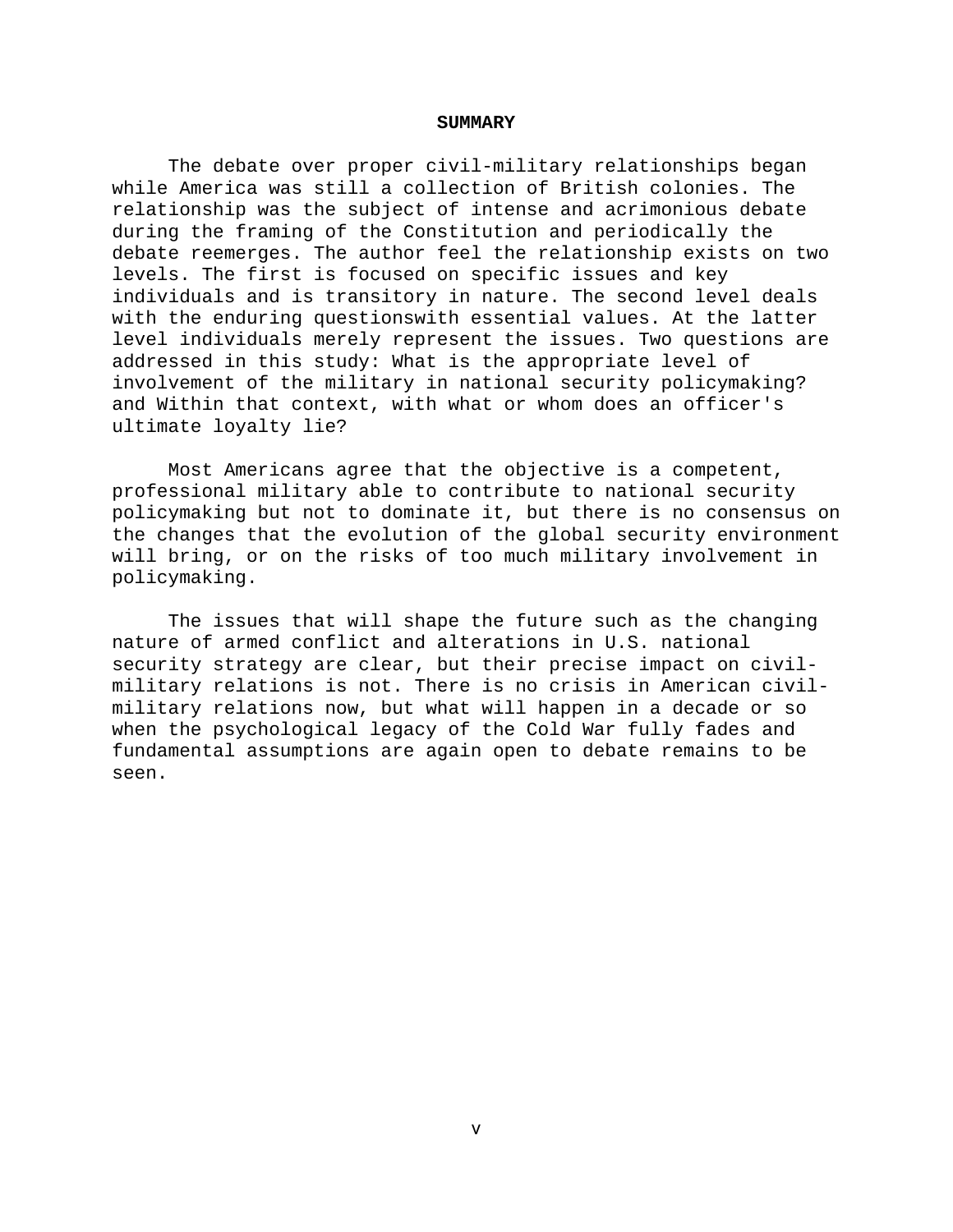# **AMERICAN CIVIL-MILITARY RELATIONS: NEW ISSUES, ENDURING PROBLEMS**

## **Introduction.**

For Americans, few tasks are more vexing than establishing the appropriate role of the military in the shaping of national policy. From the beginning of the Republic, this process has assumed transcendental importance, reflecting fundamental debates about the proper distribution of power in a democratic system and following deep fissures in the polity. Because armed forces are simultaneously seen as a bulwark of freedom and potential threat to it, as protector of national values and possible challenger to them, civil-military relations have been characterized by a series of precarious compromises, each with a limited lifespan. Today, the end of the Cold War is forcing another painful reassessment of the appropriate role of the military in national policymaking. This is a crucial process for the military: decisions made now will affect its policymaking role well into the 21st century.

Major adjustments in civil-military relations are never easy. The heart of the problem is an enduring tension: to succeed at warfighting, the military must be distinct in values, attitudes, procedures, and organization but must, at the same time, *represent* American society.<sup>1</sup> "America's armed forces," Colin Powell writes, "are as much a part of the fabric of U.S. valuesfreedom, democracy, human dignity, and the rule of law–as any other institutional, cultural or religious thread." $^{\text{2}}$  The result of this tension is a mixed, even contradictory, attitude toward military involvement in policymaking. To the extent the military is different than the rest of society, there is a rationale for limiting its involvement in framing policy or even excluding it altogether. But to the extent the military reflects and represents society, it should be fully integrated into policymaking. The only solution is a fragile balance, shifting in response to changes in the strategic environment.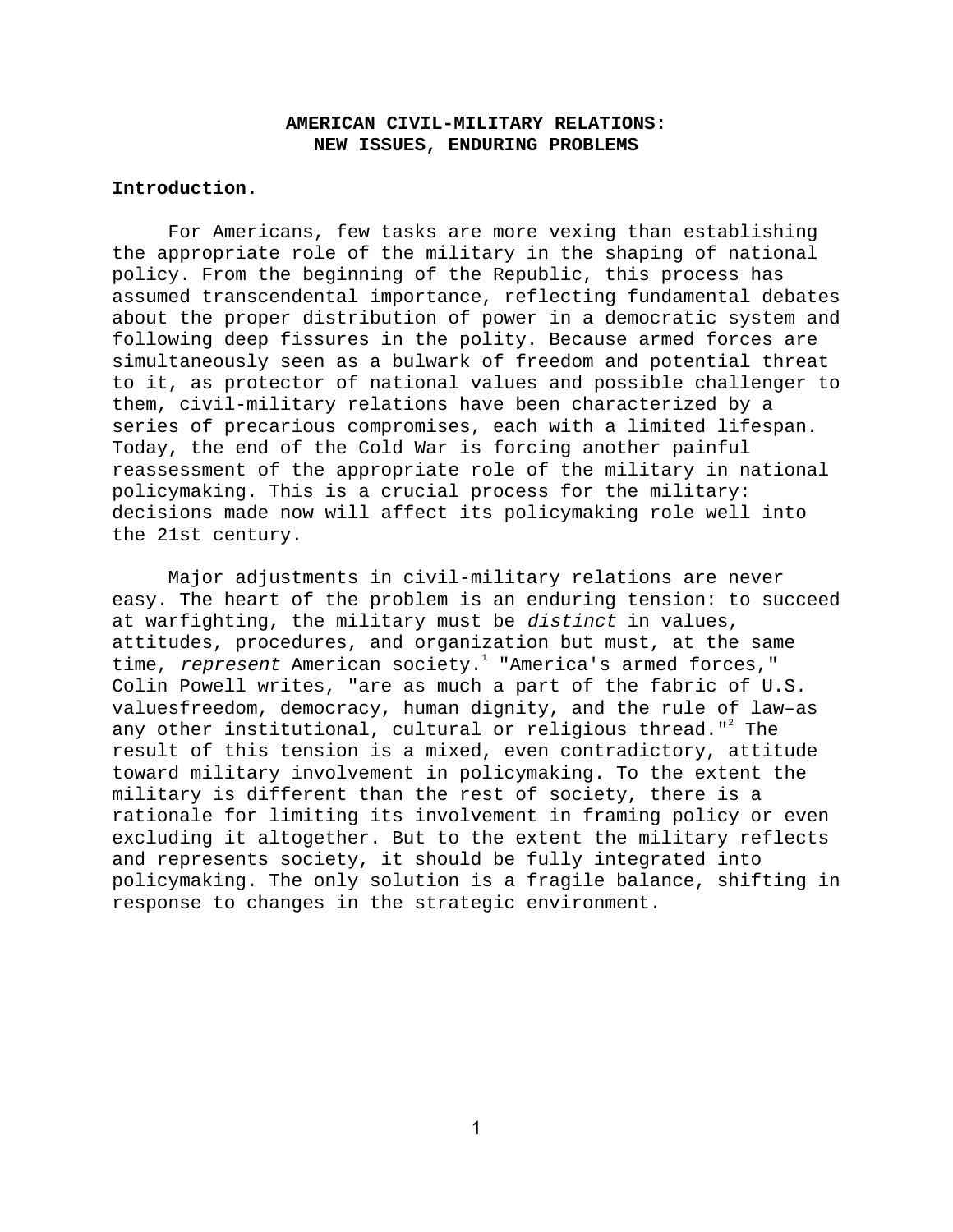Tensions, contradictions, and interludes of crisis and readjustment make American civil-military relations a tumultuous affair. In daily manifestations of this, officers involved in policymaking often become frustrated when dealing with civilian officials. The U.S. military, as Eliot Cohen points out, has a "persistent preference for excessively neat patterns of civilianmilitary relations."<sup>3</sup> Reality seldom obliges. The tendency is to blame personality, to castigate the inability or unwillingness of civilian officials to fully grasp the needs and appropriate uses of the military. Such explanations are myopic. In reality, the basic structure of American civil-military relations is imbued with unsolvable problems, perplexing dilemmas, and deliberate inefficiencies, all reflecting the deeper intricacies of the American political system. The military's frustration is both intentional and necessary. Knowing this–and understanding its historic background–can help officers play a constructive role in the ongoing transformation to a post-Cold War national security policymaking process.

## **First Principle: Civilian Control.**

The relationship of the uniformed military and civilian policymakers in the United States is complex and fluid, but is based on a single principle: civilian control. All other facets of the relationship reflect this or are designed to assure it. Like most first principles, this one has become sacrosanct and is seldom scrutinized, but as civil-military relations are adapted to the late 20th century, it would be useful to reexamine the notion of civilian control. Why is it the foundation on which all else is built?

Support for civilian control initially emerged from the American interpretation of European history. Most of the Founding Fathers accepted the Radical Whig notion that standing armed forces invariably became a tool of tyranny. $^4$  Liberty and a powerful military were considered antithetical; only citizen soldiers could provide national defense without threatening political freedom. Richard H. Kohn explains:

Few political principles were more widely known or more universally accepted in America during the 1780s than the danger of standing armies in peacetime. Because of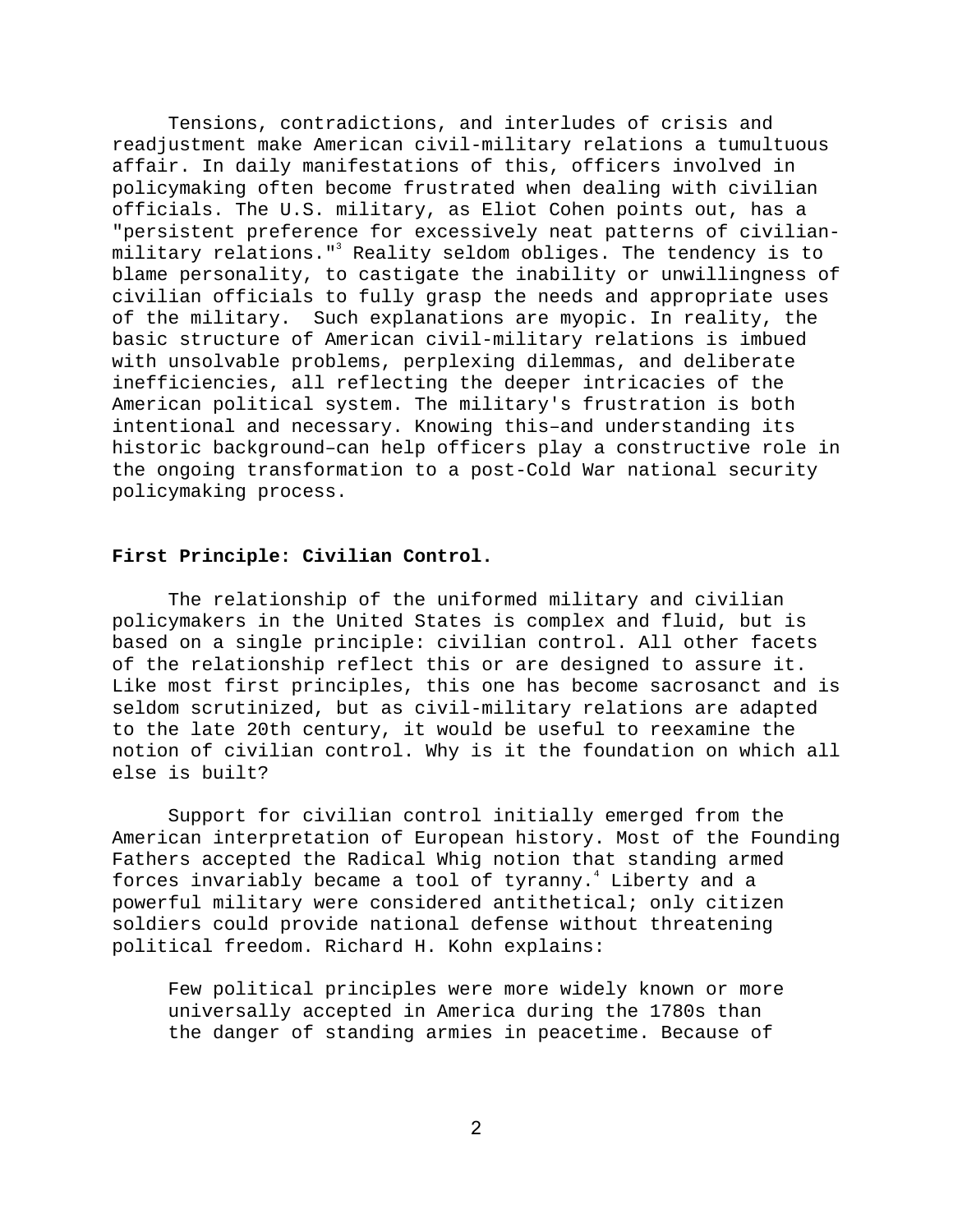its arms, its isolation from society, its discipline, and its loyalty and obedience to its commander, an army could not necessarily be controlled by law or constitution. An army represented the ultimate in power, capable, even when it did not attempt a coup on its own, of becoming the instrument by which others could terrorize a population, seize power, or perpetuate tyranny.<sup>5</sup>

This posed a dilemma for the Founding Fathers. Facing threats in every direction, whether Indians, British, French, Spanish, pirates, or internal rebellion, the United States needed military strength. On the other hand, memories were fresh of repression at the hands of Redcoats and Hessians. Amid intense debate and calls to ban a standing army altogether, the framers of the Constitution crafted a compromise between military effectiveness and political control. They trusted balance, the diffusion of power, and shared responsibility–all basic elements of the new political system–to control the military. Congress, with more direct ties to the people, was charged with raising and equipping an army. Appropriations for the Army were limited to 2 years. The President commissioned and promoted officers, but required Senate approval. And the Constitution mandated state militias that were to be the firebreaks of last resort to the power of the standing army.

In terms of assuring civilian control, these techniques worked. Kohn writes, "The unbroken record of subordination and loyalty by the American armed forces under the Constitution of the United States, has been a blessing of the American political system, and the envy of nations the world over."<sup>6</sup> By sustaining democracy and avoiding military intervention in politics–whether direct or indirect–for more than 200 years, the principle of civilian control has become an intrinsic part of American political tradition. While this alone may not justify its preservation, it cannot be discounted. There is inherent value in tradition as a means of sharing values and expectations. It is not necessary to constantly re-prove the utility of time-tested principles, but simply to show the absence of adverse effects.

Professional officers–a group whose emergence the framers of the Constitution did not anticipate–sometimes forget that most Americans see a dichotomy between the military mindset and that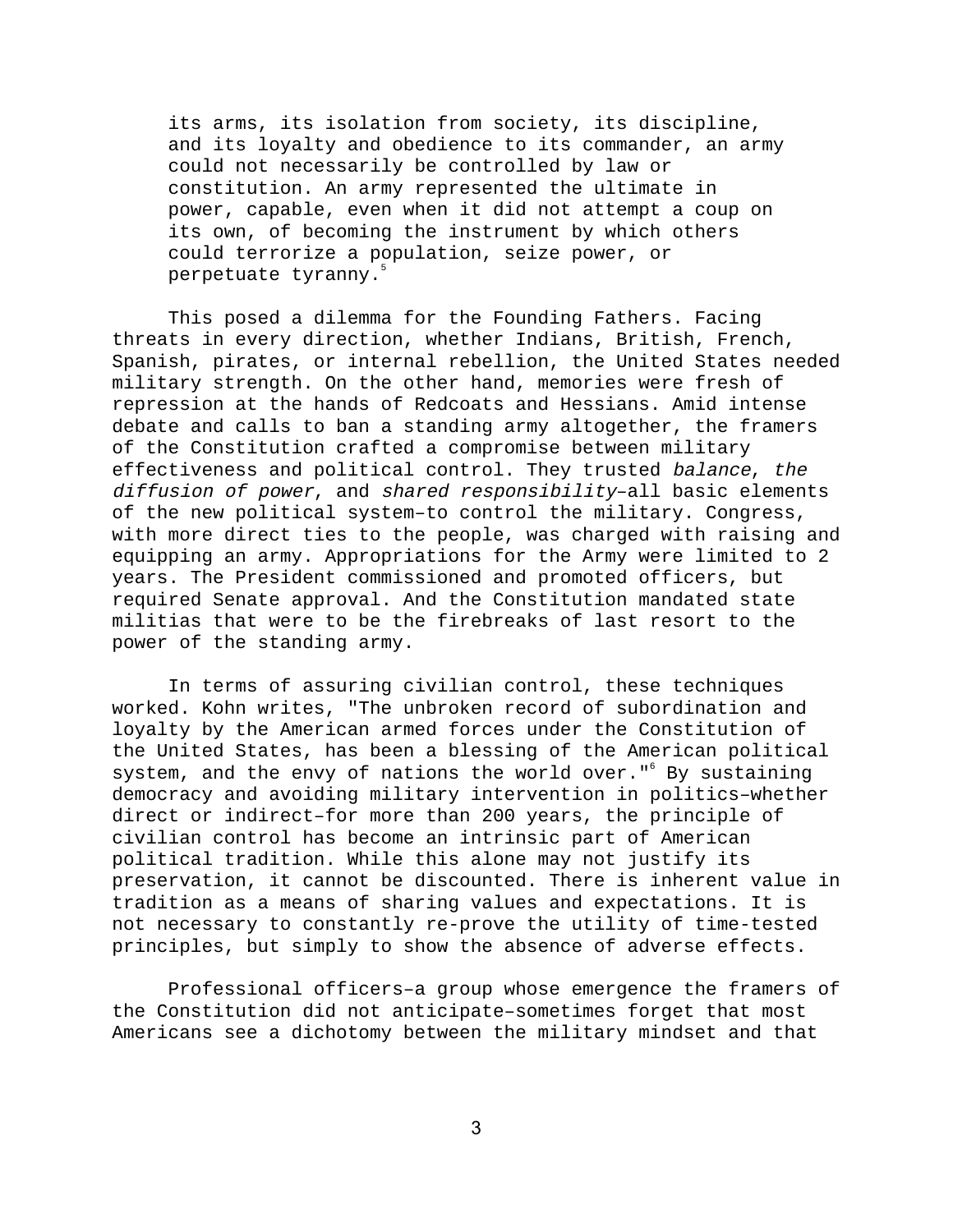of the wider public. As Samuel P. Huntington, the preeminent scholar of American civil-military relations, argues, "Military officers are overall far more conservative in their attitudes than other major groups in American society." More to the point, the belief is widespread that the greater the role of military professionals in policymaking, the greater the reliance on the military instrument of national power. "One of the basic beliefs of American liberalism," writes Stephen E. Ambrose, "is that professional military men are right-wing, anxious to extend America's overseas bases, quick to urge the use of force to settle problems, eager to increase the size of the armed forces, and above all powerful enough to enforce their views on the government." Despite the lack of empirical verification, this notion has a long tradition. Tocqueville contended that "of all armies those which long for war most ardently are the democratic ones."<sup>10</sup> Charges that American foreign policy had become overmilitarized were common during the Cold War, reaching such a crescendo during Vietnam that even career military officers subscribed. $11$  One purpose of civilian control was thus "to ensure that defense policy and the agencies of defense are subordinated to other national traditions, values, customs, governmental policies, and economic and social institutions. $"$ 

Some years ago Lieutenant General Victor Krulak, when asked to justify the existence of the United States Marines, concluded that the Corps existed because the American people wanted it to.<sup>1</sup> This same logic holds for civilian control of the military. It might be possible to show that there is no fundamental normative difference between the military and civilians, or that civilian leaders do not always reflect public opinion better than military professionals. It might be possible to prove military involvement in policymaking does not necessarily lead to a greater reliance on the military element of national power. But so long as most Americans believe these things and so long as the beliefs of the American public shape national policy, then civilian control of the military remains a vital national interest.

## **Dilemmas and Problems.**

While diffusion of power and shared responsibility have led to effective civilian control of the military, they have also contributed to persistent dilemmas and problems. These cause much of the daily tension and frustration felt by officers in the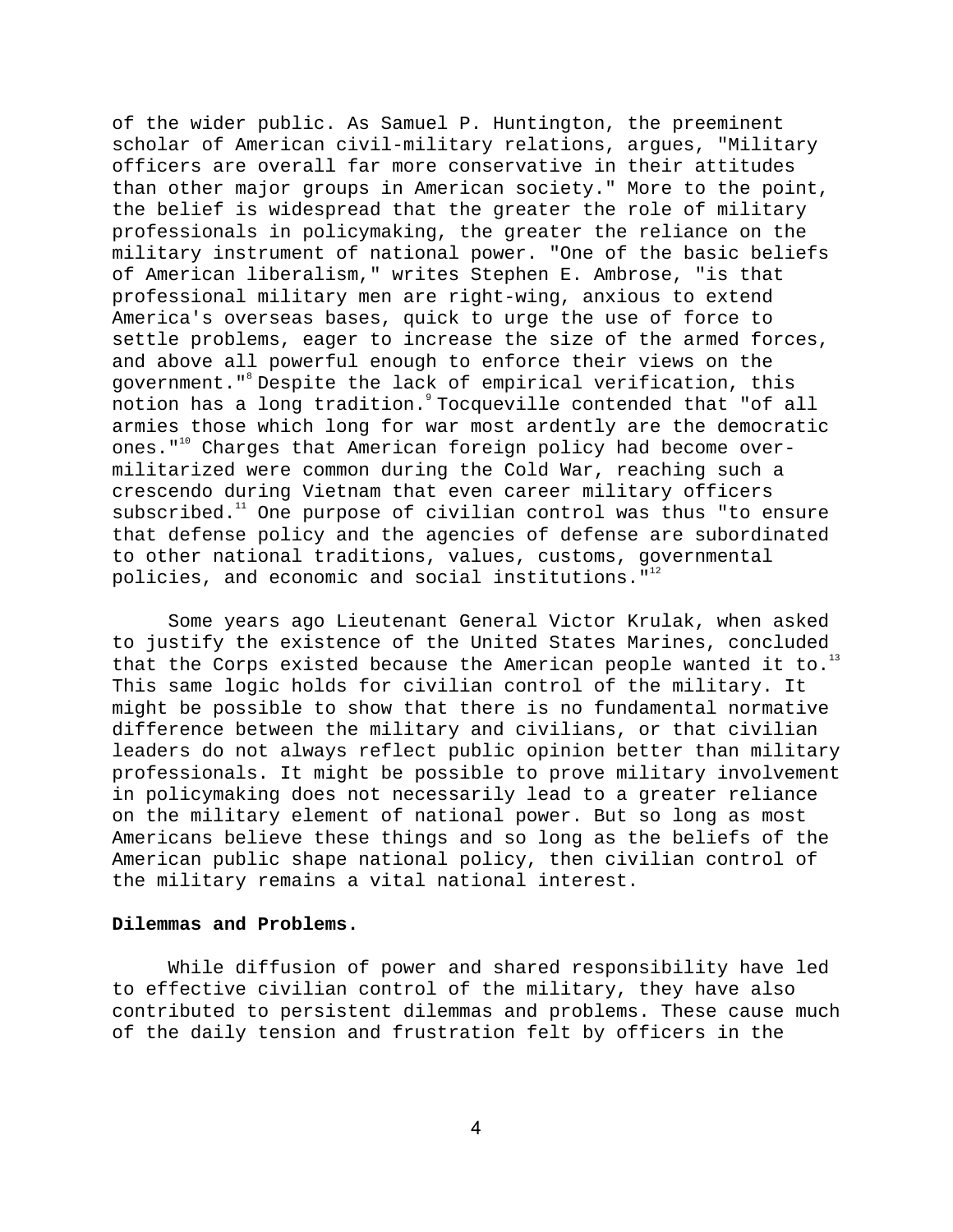policymaking world. One problem, for instance, is that the specific functions of the military and civilians in the policymaking process change over time. Civil-military relations tend to be placid when both sides understand and accept the distribution of responsibility for specific issues and functions. Three things can upset this: a perception by one side that the other is unable or unwilling to fulfill its responsibilities; deliberate encroachment by one party on an issue or function considered the prerogative of the other; or, the emergence of new issues or functions not yet allocated to one party or the other. Of these, the first is most common. For instance, the 1783 Newburgh Conspiracy was a veiled threat of an officers' revolt over military pay.<sup>14</sup> Pay was erratic during the Revolution and the conspirators considered Congress unwilling or unable to make arrears. Other crises such as Andrew Jackson's 1817 invasion of Spanish Florida or Douglas MacArthur's conflict with President Truman arose from the belief by military leaders that civilian authorities did not understand the strategic situation and could not provide cogent policy. During the late 1950s, the Joint Chiefs of Staff (JCS) frequently testified before Congress that President Eisenhower's defense budgets reflected a misunderstanding of the extent of the Soviet military threat.<sup>15</sup> In 1978, Major General John Singlaub publicly denounced President Jimmy Carter's proposal to cut forces in Korea as strategically dangerous and irresponsible. More recently, JCS Chairman Colin Powell assumed an active role in the formulation of post-Cold War American strategy–and provoked charges of a crisis in civilmilitary relations–largely because the National Security Council, Department of State, and Department of Defense were "so devoid of a vision of the future international system." $16$ 

Yet perceptions of inadequacy work both ways. Truman fired MacArthur because he considered the General "without any real appreciation of the larger political implications of the war that he was fighting."<sup>17</sup> In fact, "all of the post-World War II presidents have accused the JCS of failing to fulfill its responsibilities in the policy process."<sup>18</sup> President Kennedy was so dissatisfied with the military advice he received during the Bay of Pigs operation that he called General Maxwell Taylor–who had earlier impressed the young Senator from Massachusetts with his intellect and forthrightness–out of retirement to be his personal advisor (and later named him Chairman of the JCS).<sup>19</sup> Lyndon Johnson was even more dismayed by what he considered a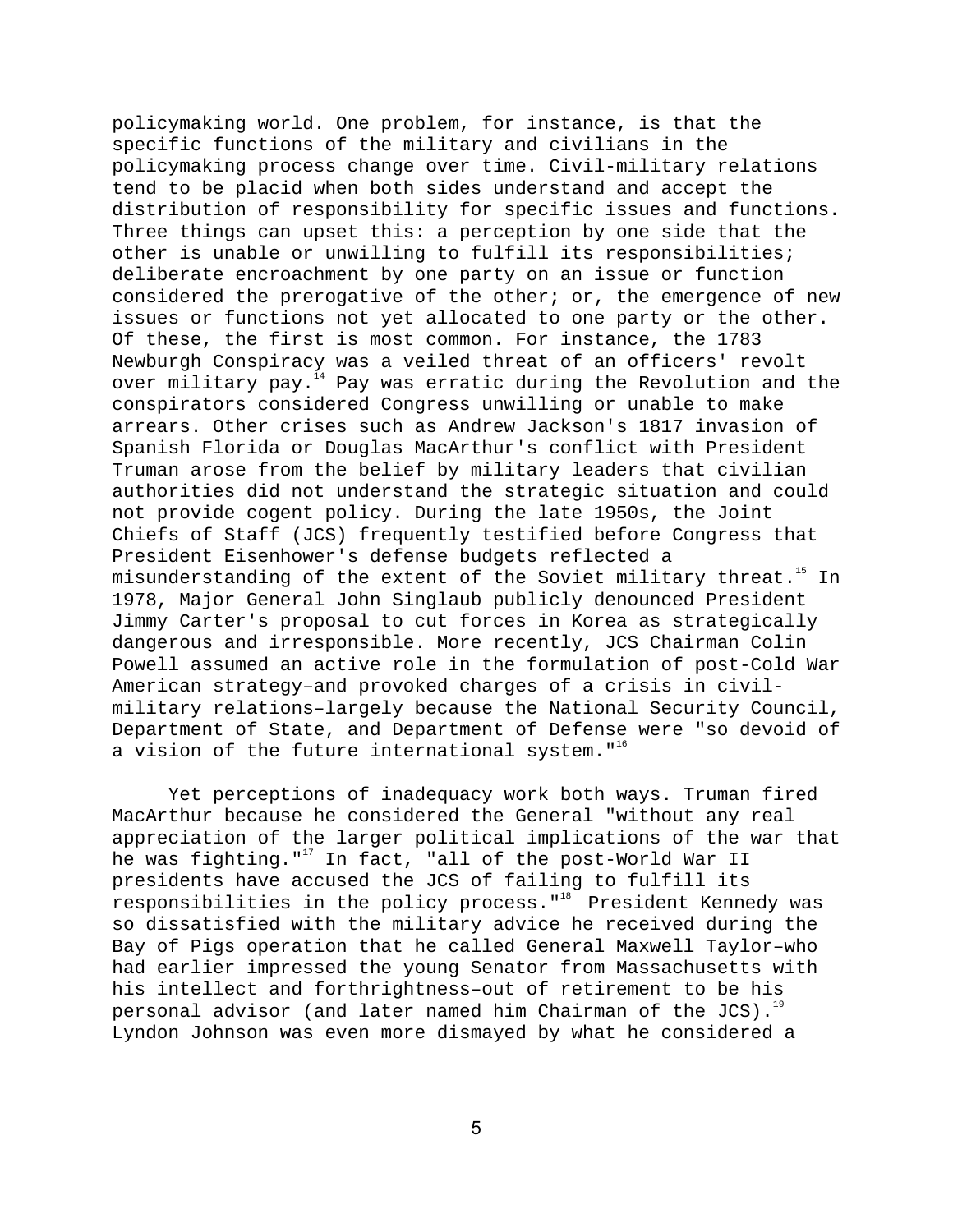lack of creativity on the part of the Chiefs during Vietnam.<sup>19</sup> It was possible for presidents to limit military involvement in policymaking during the Cold War because the rise of a community of civilian defense experts provided a real alternative to military advice.<sup>20</sup> As Mark Perry points out when discussing NSC (National Security Council) 68, one of the seminal documents establishing U.S. strategy during the first decade of the Cold War, "that the NSC would be assigned a leading role in writing what was then considered a purely military assessment was a clear signal that the opinion of the JCS was not as valued in 1950 as it had been in 1940." $^{21}$  In addition to the NSC, civilian strategists in universities, think thanks like the RAND Corporation, and the Office of the Secretary of Defense had no qualms about offering guidance to policymakers on topics previously the purview of the military. While civilians offering strategic guidance was nothing new, what was unique was the rigorous education and training of the Cold War generation of strategic thinkers. This stood in contrast to the politicianscum-strategists of earlier periods.

Ironically, perceptions of inadequacy by civilians and the military often mirror each other. The military occasionally feels that civilian policymakers do not fully understand military affairs or are "too political," while civilian leaders see the military as parochial and insensitive to political considerations. Problems can easily occur when officers believe civilian officials are basing military decisions on electoral politics rather than strategic necessity or the national interest. In 1861, Major General John C. Fremont, commanding the Western Department, declared martial law and announced the freeing of the slaves throughout the territory despite the fact that Lincoln, who was concerned with the support of the border states, was opposed.<sup>22</sup> Throughout Reconstruction, Ulysses Grant frequently defied Andrew Johnson when he felt the President's policies were mostly intended to affect party politics. $23$  Grant also rebuked the President before the Cabinet when Johnson attempted to use the general's prestige to improve his prospects of reelection.<sup>24</sup> The JCS nearly resigned in response to Secretary of Defense McNamara's politically-inspired "defense of a clearly discredited strategy" during congressional hearings on Vietnam.<sup>2</sup> Jimmy Carter's fulfillment of a campaign pledge to cancel the B-1 bomber was "by far the most controversial defense decision he made as president" and alienated officers who considered the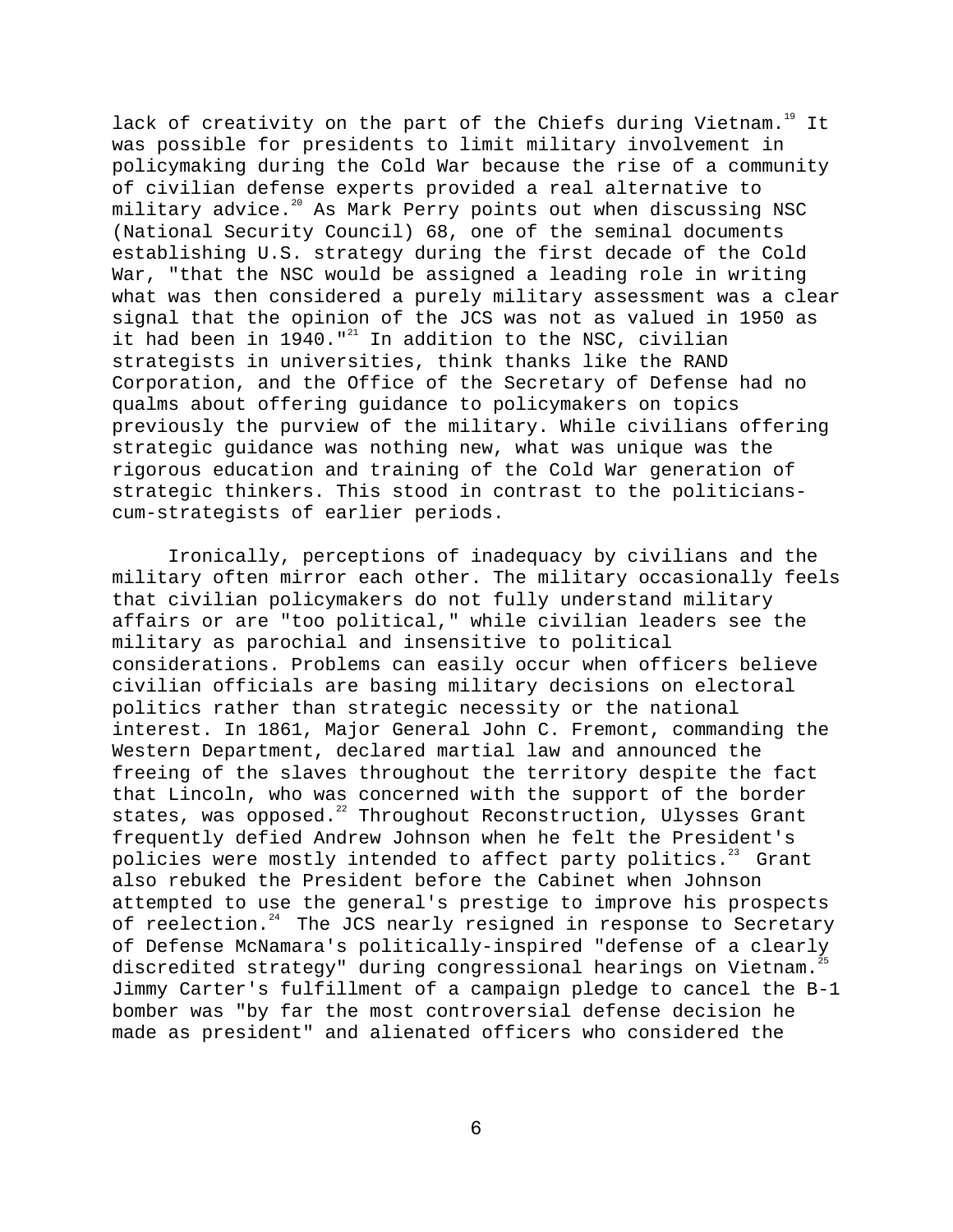aircraft vital for preserving nuclear deterrence.<sup>26</sup> And the same process continues: in March 1995 senior military leaders accused the Clinton administration of "manufacturing" a military crisis with Iran. $^{27}$  The implication was that this was for political purposes. Yet the politicization of national security is certainly not limited to presidents. The increased role of Congress in national security can, according to David Hendrickson, "encourage the intrusion of narrow political consideration into the determination of matters that ought ideally to be resolved by professional experts.  $"$ <sup>28</sup>

Civil-military relations have also been tense when presidents used the armed forces as a tool of social change. In 1947, Secretary of the Army Kenneth C. Royal defied President Harry S. Truman's order to integrate the Army. Royal based his stance on an Army study that held that racial integration eroded combat effectiveness. With the Secretary defending the results of the study, uniformed officers did not have to take a visible stand even though most opposed integration. Eventually the manpower demands of the Korean War solved the issue.<sup>29</sup> Similarly, when President Clinton pledged to change the law so that homosexuals could serve openly in the military, he struck a major nerve.

The entry of new issues onto the security agenda also upsets the civil-military balance. By forcing the United States to mature as a strategic power, the Cold War sparked the most radical restructuring of civil-military relations in American history. From 1814 to the mid-20th century, the United States faced no truly serious external threat. The Cold War changed that, and gave defense issues a salience that brought intense scrutiny. Suddenly, national security strategy was too important to be left to generals and admirals. At the same time, the military began to use a portion of the national income unprecedented in peacetime, thus linking military strategy to the economic health of the nation.<sup>30</sup>

On a more specific level, the emergence of nuclear weapons forced a re-evaluation of civil-military relations.<sup>31</sup> The military was slow to develop a clear understanding of the role of nuclear weapons in American strategy. According to Lieutenant General James M. Gavin, "military thinking seemed, at the outset, to be paralyzed" by the challenge.<sup>32</sup> Such new problems demanded a type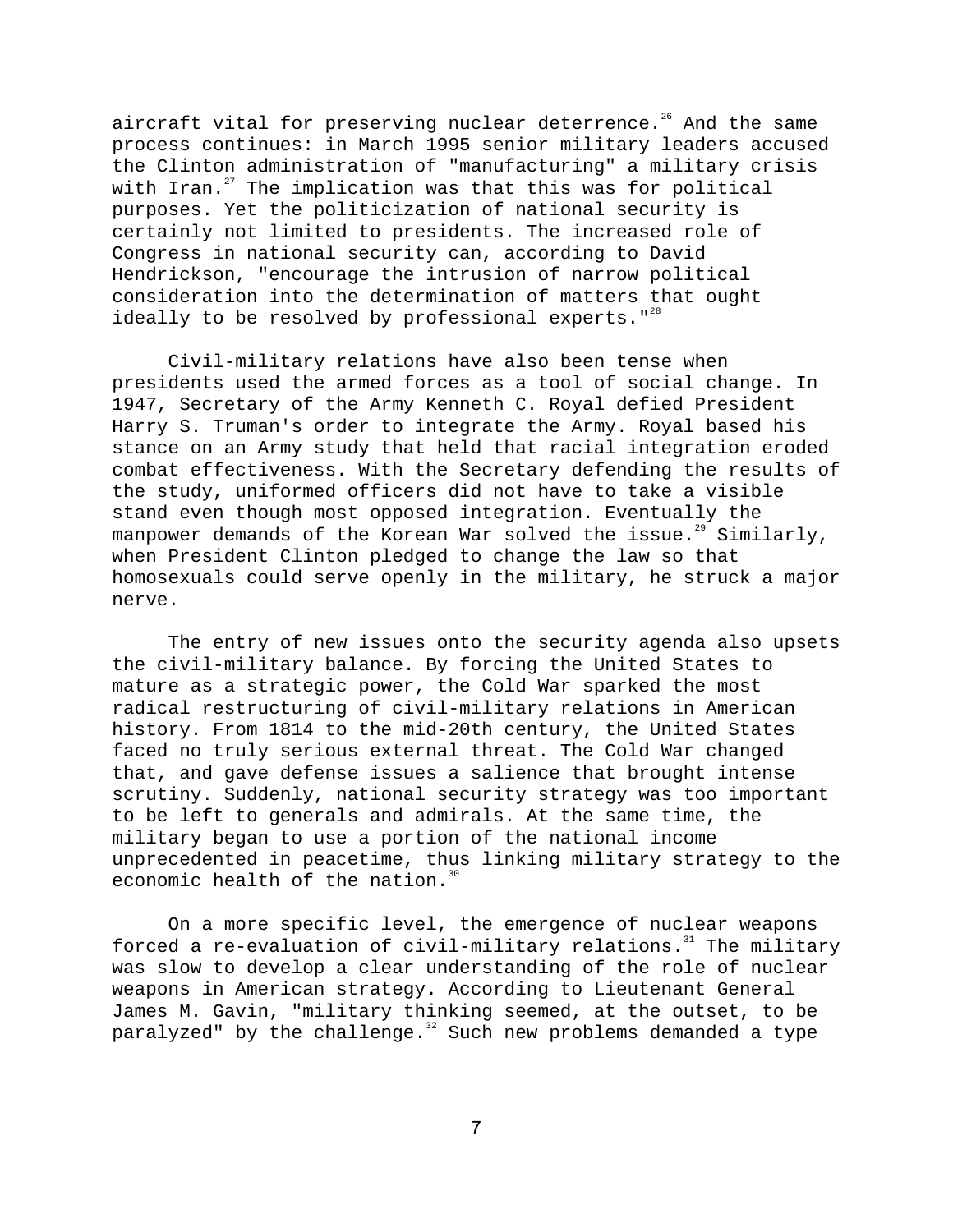of creativity that was not the strong suit of military strategists. Civilian defense experts quickly filled this conceptual vacuum, chipping away at the prestige and prerogative of the military.<sup>33</sup> And competition between the military services for control of nuclear forces sparked civil-military tension as each sought political allies. $34$  At the other end of the conflict spectrum, U.S. military involvement in counterinsurgency and nation-building, both of which fell on the border between traditional military and traditional civilian responsibilities, also complicated civil-military relations.<sup>35</sup> Official policy gave the State Department authority for organizing and managing American efforts.<sup>36</sup> But military officers were often dissatisfied with the diplomats' informal methods of problem-solving and disdain for armed force. More recently, an article by a serving military officer warned of the damage to civil-military relations that could emerge from the involvement of the armed forces in peacekeeping, humanitarian relief, counter-narcotrafficking, and support to civil authorities. $37$ 

Even when responsibilities are clear, problems emerge from the different approaches to decisionmaking favored by civilian policymakers and the military. Because the military's raison d'etre is the organization of extensive and expensive resources for dangerous and intricate tasks, it favors linear logic and formal decisionmaking procedures. Within the Department of Defense, this is codified in the Joint Strategic Planning System and the Planning, Programming, and Budgeting System.<sup>38</sup> Even at lower levels, standardized products (five paragraph operations orders, standard operating procedures, rules of engagement, memoranda of policy, program objective memoranda, etc.) dominate. Everything from training schedules to doctrine has an official method and format, all designed to maximize effectiveness and minimize flaws. Personal relationships are structured by rank and protocol. A glance at the shoulders or sleeves gives a reasonable assessment of an individual's influence and importance. Despite popular stereotypes, military thinking is not necessarily inflexible and rigid, but it is as orderly as humanly possible. In effect, military decisionmaking is similar to the legal process where the existence of clear, transcendental objectives– whether adherence to the law or attainment of the military mission–facilitate formality and complexity in deicisionmaking.

Political decisionmaking is markedly different. Its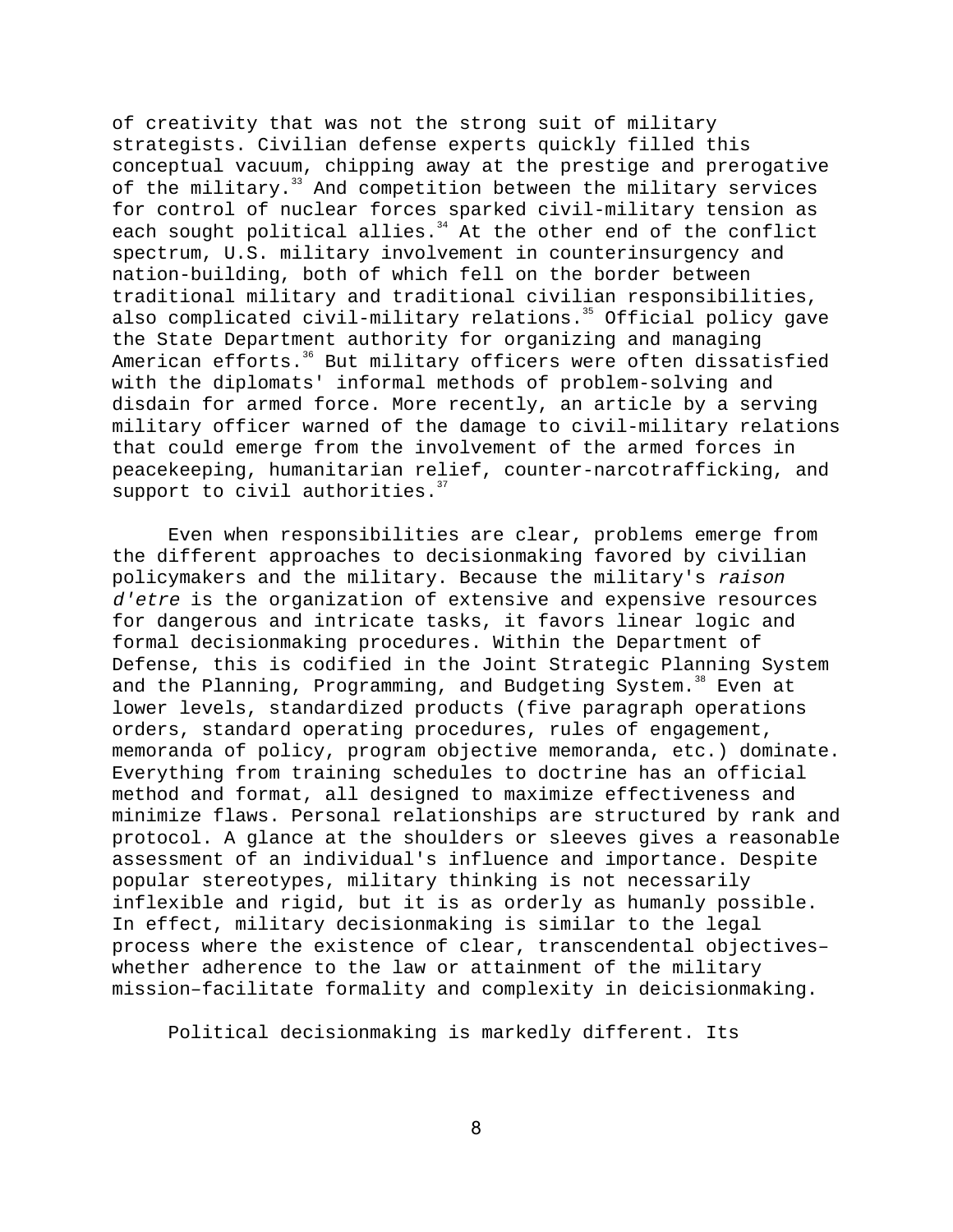currencies are bargaining, compromise, and consensus-building. Trade-offs, deals, and "backscratching" are tools of the trade. "End runs" and emotional public appeals are acceptable. Informality dominates. Politics assumes that individual interests coexist with collective interests that apply to all. The objective is an outcome where at least the key players attain their particular interests while the group as a whole attains an acceptable level of the collective interest. Political decisionmaking thus seeks solutions that all can abide rather than the "best" outcome in terms of long-range effectiveness or efficiency. An outcome that attains short-term objectives but alienates important constituencies is unacceptable.

Formal and informal decisionmaking are not incompatible. Part of the genius of the American political system is that it successfully intermingles the informality of politics with the formality of law to spark creative tension. Similarly, an ingrained aversion to budgetary politics does not always make the military inept at political maneuvering. "There isn't a general in Washington," according to General Colin Powell, "who isn't political, not if he's going to be successful, because that's the nature of our system." $40$  Or as Admiral William Crowe put it, "Few officers these days made it into the higher ranks without a firm grasp of international relations, congressional politics, and public affairs."<sup>41</sup> Yet few officers ever grow fully comfortable with political-style decisionmaking. As Sam C. Sarkesian and John A. Williams note, "Military professionals historically have been suspicious of politicians and contemptuous of political activity. Bargaining, negotiations, compromises, and consensus building have been seen as self-serving and contrary to professional principles." $42$  The inclination of those is uniform is to deny that they seek the particular institutional interest of their service, but to consider the service objectives as in the national interest. The Air Force truly believes that it is in the national interest to retain manned, fixed-wing aircraft; the Navy truly believes the national interest demands carrier battlegroups; the Marines truly believe that it is in the national interest to retain amphibious warfare capability; and the Army truly believes that it is in the national interest to have armor-heavy divisions. The services resist thinking in terms of direct tradeoffs between major weapons systems and job training, schools, roads, prisons, and health care. Political leaders do.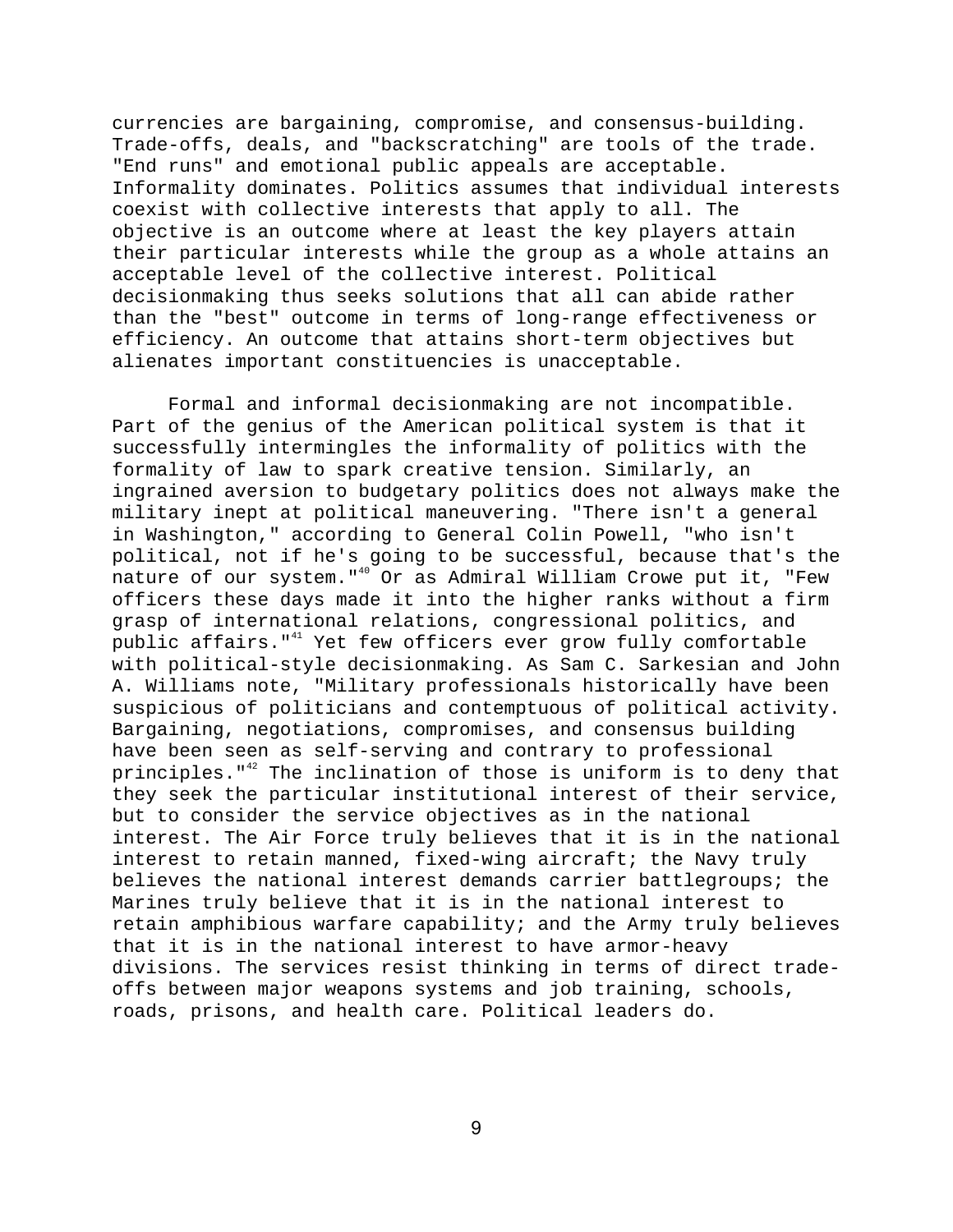No one would argue that the U.S. military should move away from formal, orderly thinking processes or become more overtly political in terms of making public appeals and engaging in dealmaking. The world would be a much more dangerous place if it did. Similarly, few would suggest that political leaders can or should make decisions in a radically different way. In the American political system, decisionmaking is deliberately inefficient. The more power and authority are diffused, the harder they are to abuse. The military must recognize this, and accept the frustrations and inefficiencies of democratic politics. Of course the obverse is also true: military decisionmaking is poorly understood outside Washington. According to William Crowe, even Congress does not fully grasp it.<sup>43</sup> Civilians hold even more caricatures of the military than the military does of civilian policymakers. The services try to ameliorate this through a range of outreach and public education efforts, but the gap can never be fully bridged.<sup>44</sup> This tension is part of the landscape of American civil-military relations; its adverse effects can only be minimized and controlled.

The military must also recognize that it can inadvertently intimidate civilians. This is a common phenomenon in the world of politics. Americans, for instance, are often perplexed when friendly or allied nations are alarmed by U.S. influence in world affairs. This can be called the "paradox of unintended intimidation" as the ability to impose power receives greater attention than statements of good intent or even benign behavior. The same paradox applies to military involvement in policymaking. While military leaders fully know they have no intention of seizing power or playing a praetorian role in politics, the fact that they could is sometimes a source of anxiety. The warfighter ethos amplifies this distrust. The military professional is a useful but alien being to mainstream America. He not only dresses, talks, and behaves differently, but also seems driven by unusual goals and values. Steps to foster communication and understanding between military professionals and the civilian mainstream–outreach programs, the reserve system, civilian education for commissioned and noncommissioned officers, military involvement in domestic disaster relief, the Army's emphasis that it is "America's Army"–are useful, but not ultimate solutions to the problem of unintended intimidation. Promoting the image of obedience to civilian authorities is a never-ending task. Damage from even murmurs of disobedience or disrespect, much less what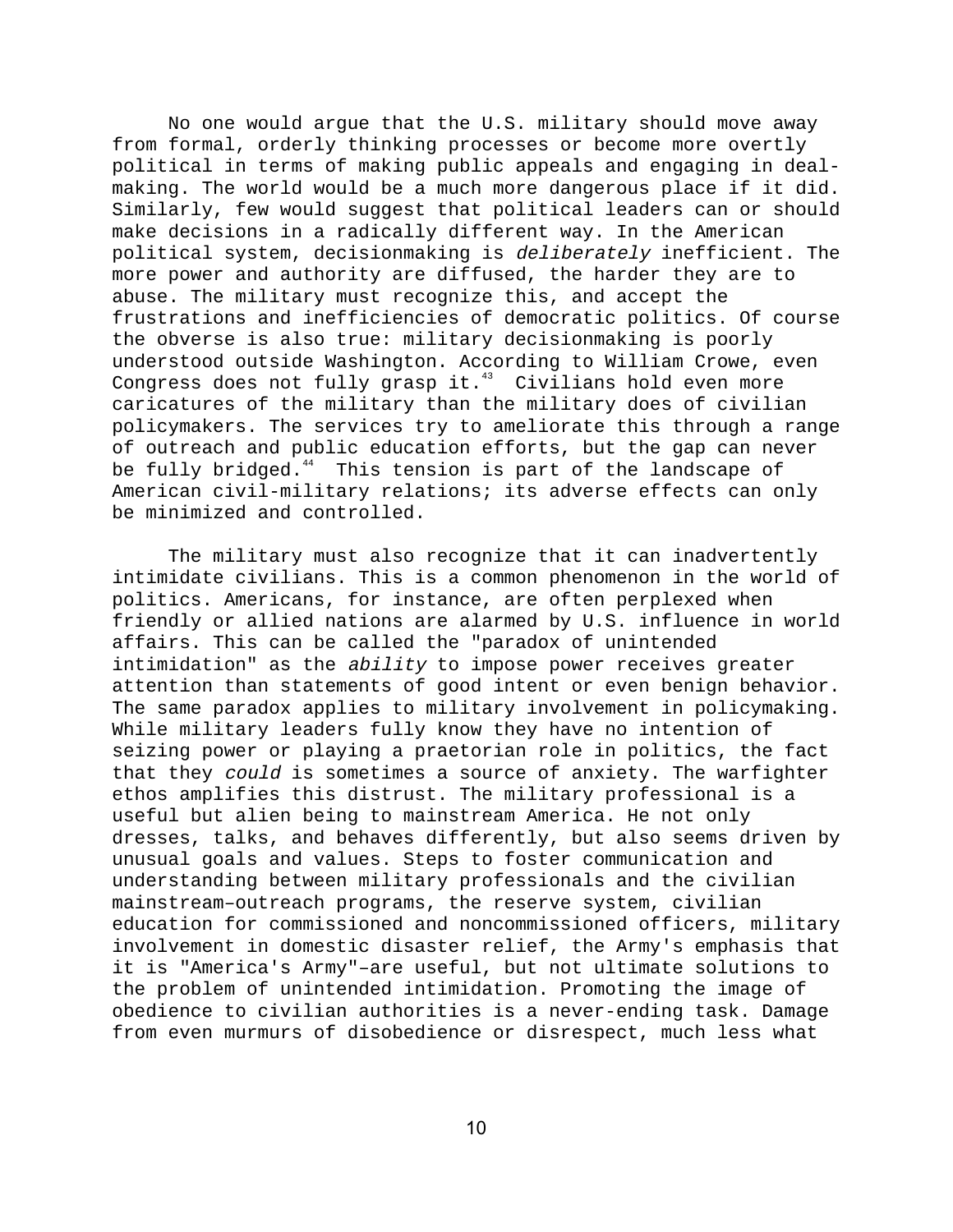historian Richard Kohn depicted as the "ridicule and contempt expressed openly" about President Clinton within the officer corps, takes years to repair.<sup>45</sup>

This suggests another important dilemma of American civilmilitary relations: perceptions and appearances often matter more than reality. Formal institutional arrangements are often less important than attitudes.<sup>46</sup> During his initial meeting with the JCS, Nixon's first Secretary of Defense, Melvin Laird, accorded the chiefs great esteem–something McNamara had not done. According to Mark Perry, this "stands out as the primary example of just how a civilian leader can both dampen military mistrust and gain military allegiance" by according its leaders respect. $47$ Public appearances are also vital. When Air Force Chief of Staff Larry Welch began espousing a plan for upgrading the ballistic missile force somewhat at odds with the Bush administration's position, new Secretary of Defense Dick Cheney, who "understood the symbolic importance of first impressions," publicly rebuked him, leaving Welch "stunned."<sup>48</sup> The general's major lapse was forgetting the symbolic content of civil-military relations and the frequent need for exaggerated acquiescence.

All of these dilemmas and problems are structured by the fact that the military is the subject of civil-military relations rather than a full partner; its role and function are largely outside its control. As such, it can become an intentional or unintentional pawn in political struggles among civilians. In fact, disputes between Department of Defense civilians, especially those pitting the Secretary of Defense and Congress, often are cast as problems or crises of civil-military relations rather than intra-civilian conflicts.<sup>49</sup> Those at odds with the military on policy issues will often blame inadequate civilian control.<sup>50</sup> During the Cold War the informal alliance between the uniformed military and congressional conservatives sometimes led congressional liberals to complain of faltering or inadequate civilian control of the military. The military found that it could not participate in policymaking without charges of partisanship. Policymaking is an inherently partisan activity; to participate is to be political. Since disengagement or silence is not an option for the modern military, the only solution again is extreme, perhaps even exaggerated, reminders of nonpartisanship and obedience to civilian authorities. For the system to function smoothly civilian allies of the military (especially the service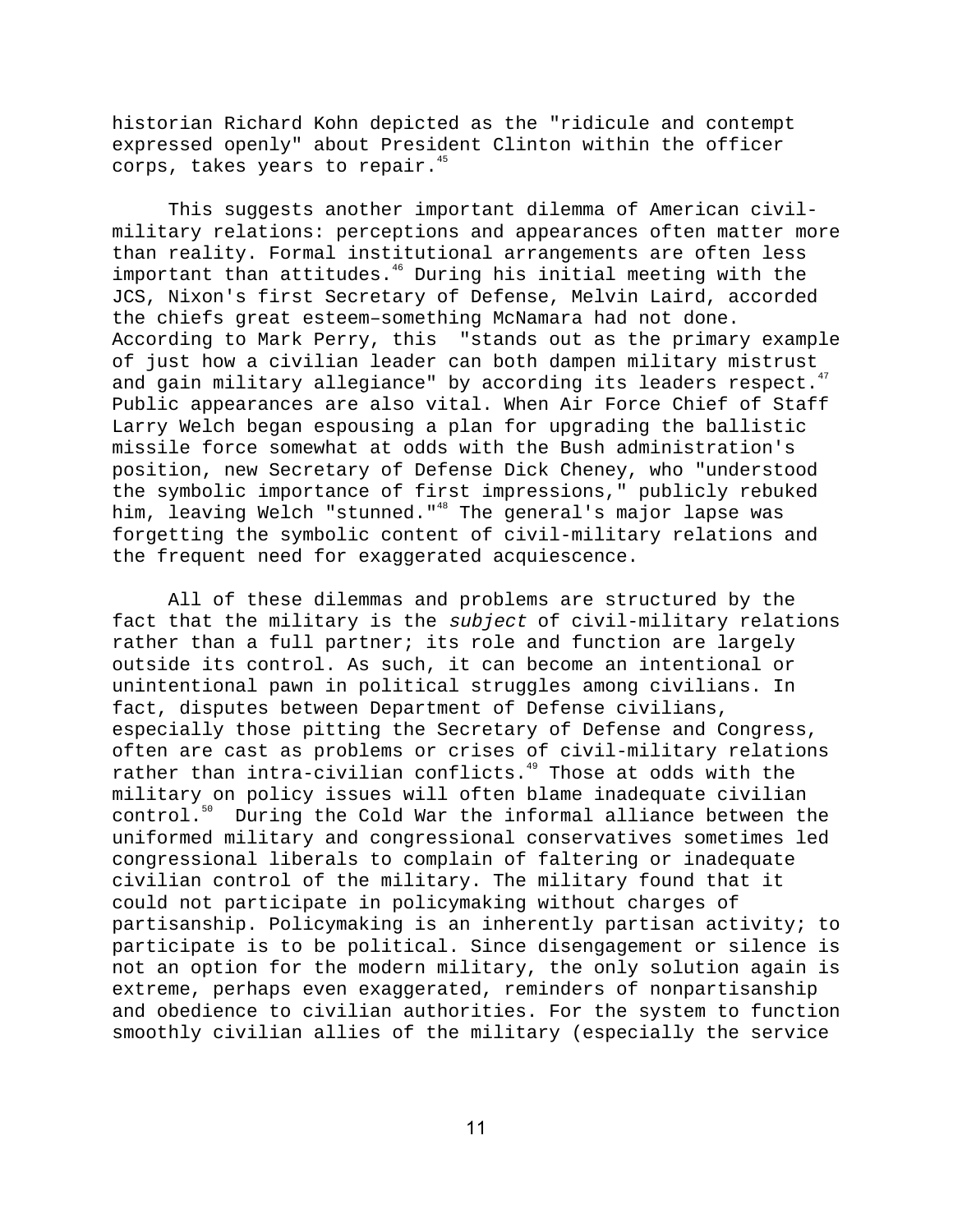secretaries) must take the lead in rebuffing charges of inadequate civilian oversight when the roots of such charges are actually policy differences.

American civil-military relations are built on an ingrained asymmetry between the services, each organized as a coherent, corporate body, and its civilian overseers who are not. $51$ Civilians control the military's budget, can fire individual military leaders, approve senior-level promotions and assignments, and, in the case of the National Command Authorities, can give direct orders. In addition, many civilians, both permanent civil service and political appointees, have a long tenure in the policymaking world while military officers come and go. On the other hand, a well-structured career pattern makes it easier for the military to deliberately improve the political skill and strategic acumen of its members. Officers can be required to study world politics and strategy before attaining senior positions. Civilians are sometimes self-taught in the strategic arts, often with a background in law rather than international studies or national security affairs. As a result, their knowledge is frequently less systematic than their military counterparts (although not necessarily less extensive) . To some extent, recent reform legislation widened this gap. According to James Kitfield:

Tight ethics restrictions have discouraged good candidates for top civilian posts at the Pentagon from serving. And as an unintended result, the pendulum of power over defense affairs has swung from the civilian to the military side of the government's national security apparatus. $52$ 

 $12$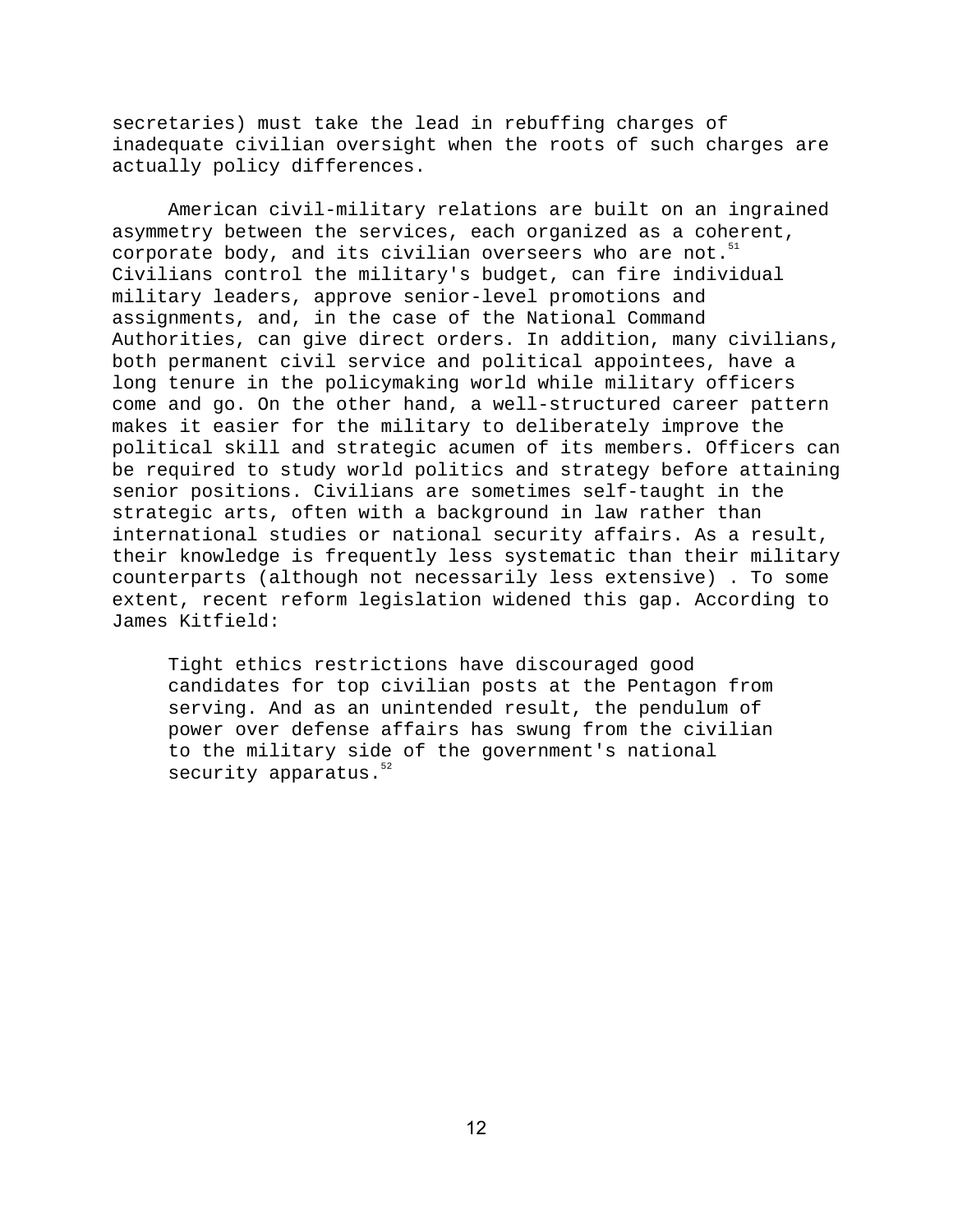This is an important point. Because warfighting is an inherently chaotic activity, the military has developed an institutional abhorrence of disorder. In policymaking, inadequate or inconsistent attention to important problems and the absence of logical, sequential planning procedures are considered disorderly. Military officers thus grow frustrated by the failure of civilians to adopt rigorous procedures for defining strategic objectives and allocating resources and attempt to seize functions that they perceive civilians are not performing or not performing adequately. But the arrogation of function occurs within narrow confines. In the broadest sense, the American system offers several informal techniques for influencing policy: deal-making, populism, and coalition-building. These are not exclusive–on some issues, the military may use all three–but only the last of these is readily available to the military. Open deals and direct public appeals are unacceptable; the military only turns to them as a last resort on particularly vital issues. Officers must be willing to pay the political price when using public fora to air dissent. When Congress was considering wideranging reform of the Department of Defense in the early 1980s, Secretary of Defense Caspar Weinberger expressed open displeasure when JCS Chairman David C. Jones and Army Chief of Staff Edward C. Meyer published articles supporting change.<sup>53</sup> More recently, General Colin Powell was twice the center of controversy due to public statements seemingly at odds with official policy and for publication of an essay in the influential journal of opinion, Foreign Affairs. In both cases, it was less the content of dissent than its form that mattered.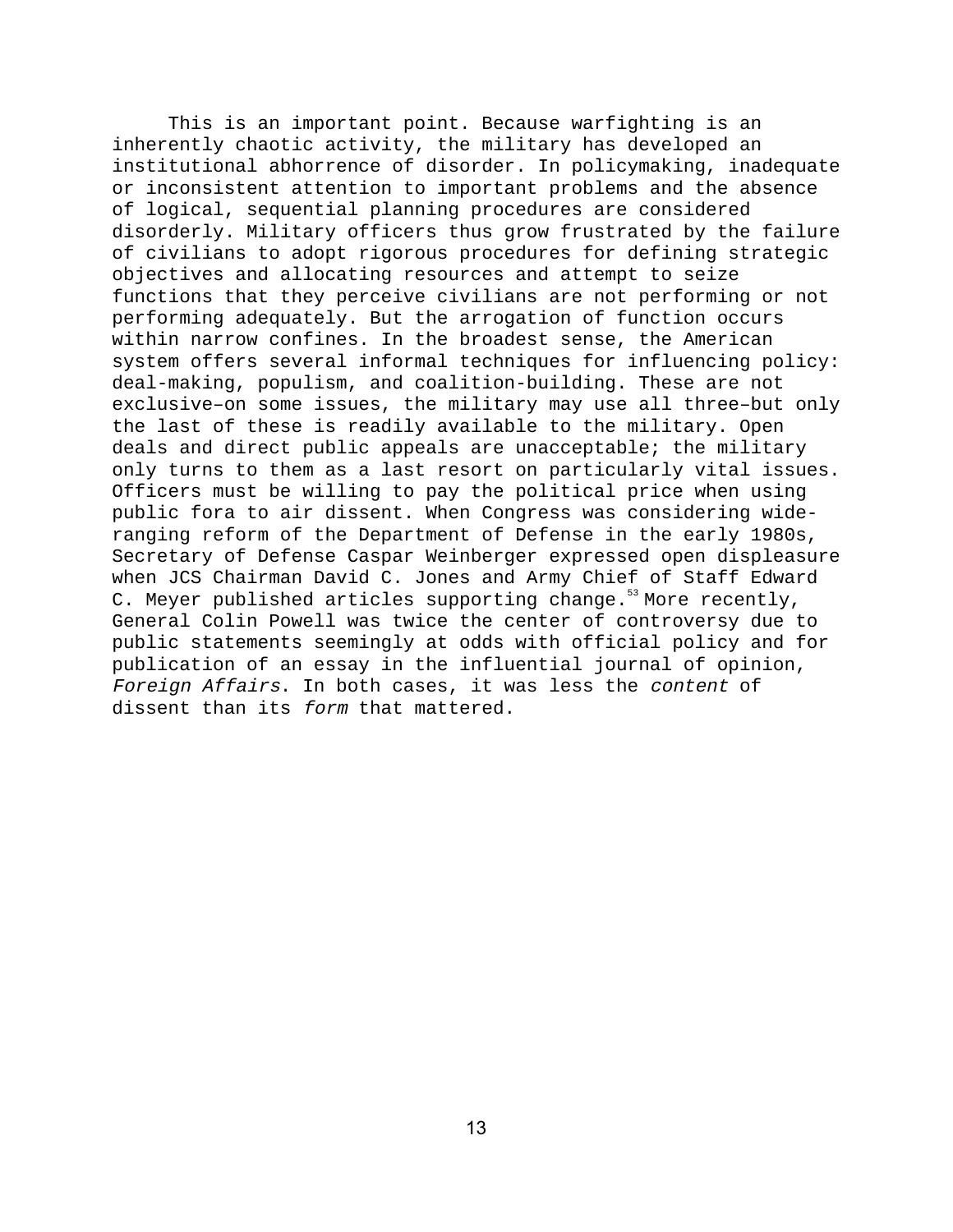Because the military's influence over national security policy is largely informal, its influence is directly related to whether its recent endeavors are considered successes or failures. Influence is thus iterative. Following perceived failures like Vietnam or the attempted hostage rescue in Iran, the prestige and influence of the services diminished. Since the American military has never faced outright defeat, such declines are usually temporary, lasting only until the next success. The obverse is also true: after perceived successes such as Desert Storm, the military's influence surges, but this, too, is fleeting. This relationship of influence to perceived operational success or failure may cause the military to become timid in its recommendations to national policymakers. For instance, Michael R. Gordon and Bernard E. Trainor suggest that Colin Powell's highly cautious approach to the use of American military power reflected his fear "that American public opinion could turn against the armed forces, as it did during the Vietnam War.  $154$ 

## **Adjustments.**

American civil-military relations evolve in a distinct<br>pattern.<sup>55</sup> First, changes in the domestic and international First, changes in the domestic and international political environments make existing attitudes and structures obsolete. Then there is usually dramatic change, either through galvanizing events such as Truman's firing of MacArthur and Cheney's rebuttal of General Welch, or by key legislation such as the National Security Act of 1947 or the Goldwater-Nichols Defense Reorganization Act of 1986. Throughout the process, there is an attempt to sustain equilibrium and balance between the military and its civilian overseers. Today, the extent of change in the strategic environment suggests that American civilmilitary relations are approaching disequilibrium again and major readjustment may be imminent.

The basic nature of armed conflict, for instance, may be shifting with conventional state-versus-state war declining in strategic salience. Some writers predict a melding of law enforcement and traditional military functions in response to "gray area" threats, the privatization of security, and new forms of high-tech terrorism.<sup>56</sup> The concept of national security may be expanded to include protection of cyberspace, the ecology, and public health. Future armed conflict may often involve subnational enemies, whether ethnic militias or well-armed and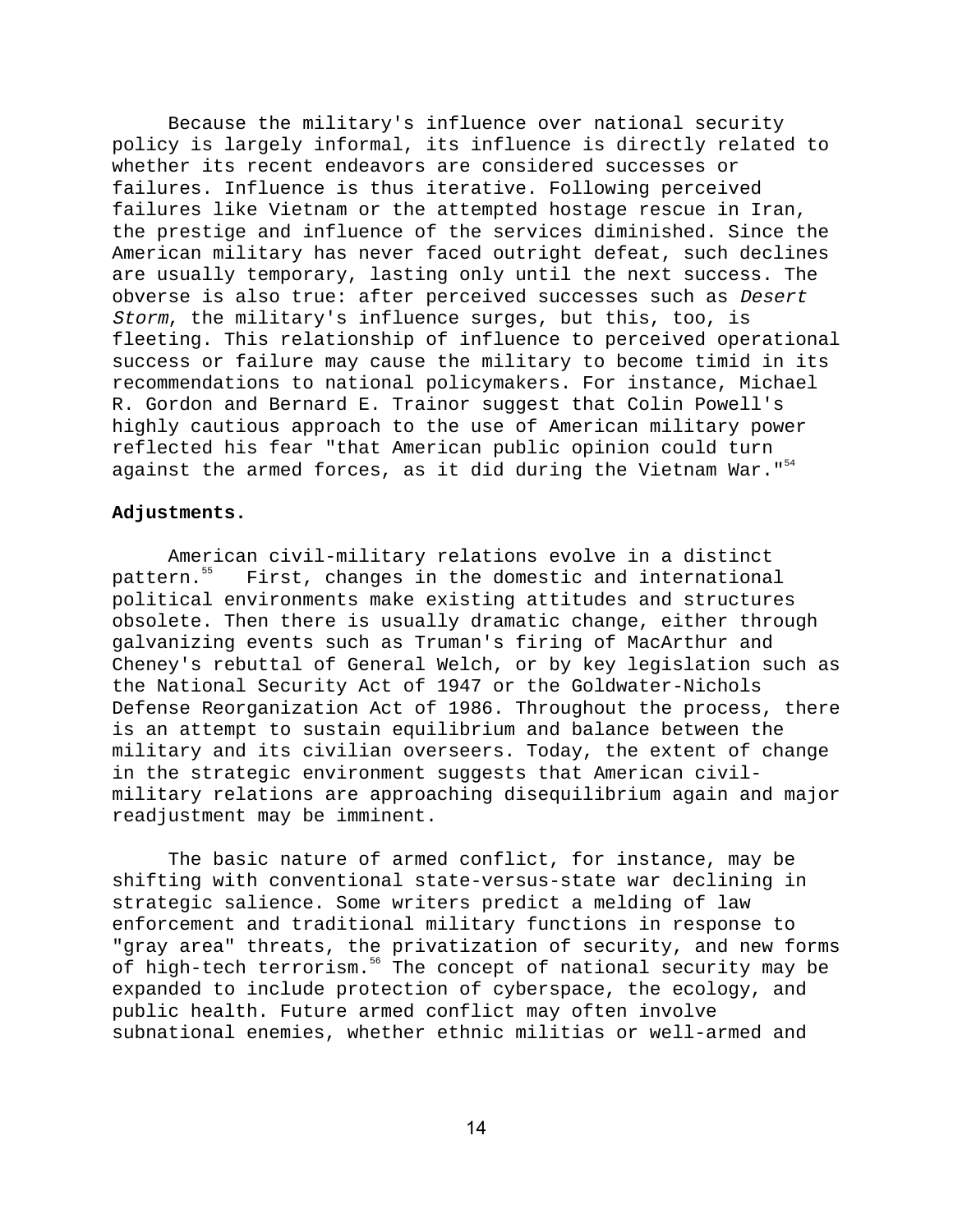highly organized criminal gangs. As Martin van Creveld argues, low-intensity conflict may pose the dominant security threat.<sup>57</sup> At the same time, the ongoing "revolution in military affairs" (RMA) might alter the nature of essential military skills, further eroding the distinction between things military and nonmilitary.58 Prophets of the RMA predict the American military will increasingly rely on precision, stand-off weapons and, eventually, robots. If national security can be protected at a computer terminal rather than on a traditional battlefield, it may no longer make sense to have a distinct military. The crux of civil-military relations has always been finding a way to both preserve and control the unique skills of the warrior. If these skills become obsolete, civil-military relations must change.

The role of military power in American national security strategy has always shaped civil-military relations. If the strategic role of military power changes, so, too, must civilmilitary relations. Over the next decade the United States may militarily disengage from many parts of the world, leaving responsibility for security to regional powers, alliance, or international organizations. This could greatly lessen the need for power projection and erode the rationale for military involvement in policymaking. During the Cold War, the armed services became major players in policymaking largely because the military element of national power was a central component of U.S. national security strategy. If the importance of military power diminishes, the political influence of the armed forces must decline. The expanded use of the U.S. military in operations other than war, whether peacekeeping, disaster relief, ecological clean-ups, or counter-narcotrafficking, could also have long-term effects on civil-military relations. The military services and civilian leaders currently agree that the primary tasks of the armed services are to deter and win wars. But if traditional war is replaced by conflict short of war as the preeminent security threat faced by the United States, the military may become a peripheral actor in policymaking. Moreover, ambiguous, protracted military operations can erode the support and popularity that the armed services earned in the Gulf War, thus altering the political balance of power between the military and their civilian overseers. Recognizing this, the military might oppose its use in operations other than war, thus sparking a true crisis with civilian policymakers.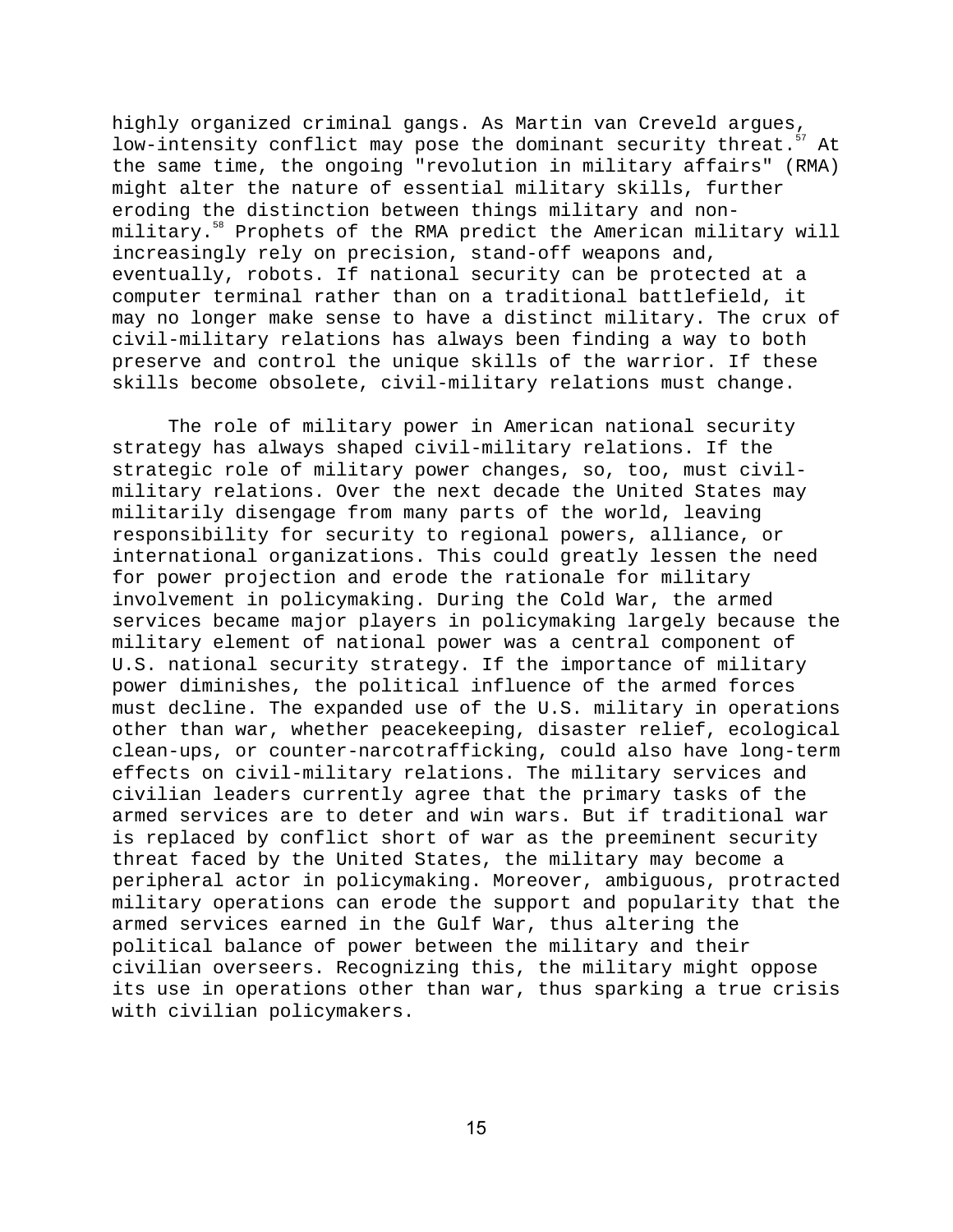The changing composition of Congress and of Executive Branch civilians may affect relations with the military. With the end of the draft and the shrinking of the armed forces, only a small proportion of the American public has had military service. Moreover, as fewer and fewer American political leaders have military service, they may understand the military less. This gap is enlarging. Samuel Huntington argued that the American military is essentially and necessarily a conservative organization nested in a liberal society.<sup>59</sup> During the Cold War, the tendency to "rally round the flag" papered over deep differences in values and perspectives between the military and the majority of the American public. The end of the Cold War, in conjunction with the ongoing socio-cultural diversification of the United States, may further isolate the military from mainstream American culture and affect civil-military relations.

In the past, declining defense budgets often set the military services against one another as they competed for resources. This made civilian control easier but eroded the coherence of military advice to policymakers to unacceptable levels. It is possible that "jointness"–cooperation among the armed services–has now become so fully ingrained that they will continue to cooperate even as budgets decline. However, the intensity of service debate during the ongoing "roles and missions" study suggests that under the veneer of inter-service comity lurks the potential for conflict. If this explodes into the open, civil-military relations will be affected as the services scramble for allies. Similarly, changes in the defense industrial and technological base may also change civil-military relations. During the Cold War, defense spending affected most parts of the United States–a fact not lost on Congress. Today, the old military-industrial complex is greatly weakened if not all together dead. This may lessen the military's influence in Congress.

Some changes not designed to affect civil-military relations end up doing so. For example, closing military bases was intended to make the services more efficient. An unintended side effect has been the end of military presence in many parts of the United States. Physically, the military is abandoning locations in the northeast and midwest and moving nearly all its resources to the nation's southern and western littoral. This simplifies power projection, but also means that an increasing number of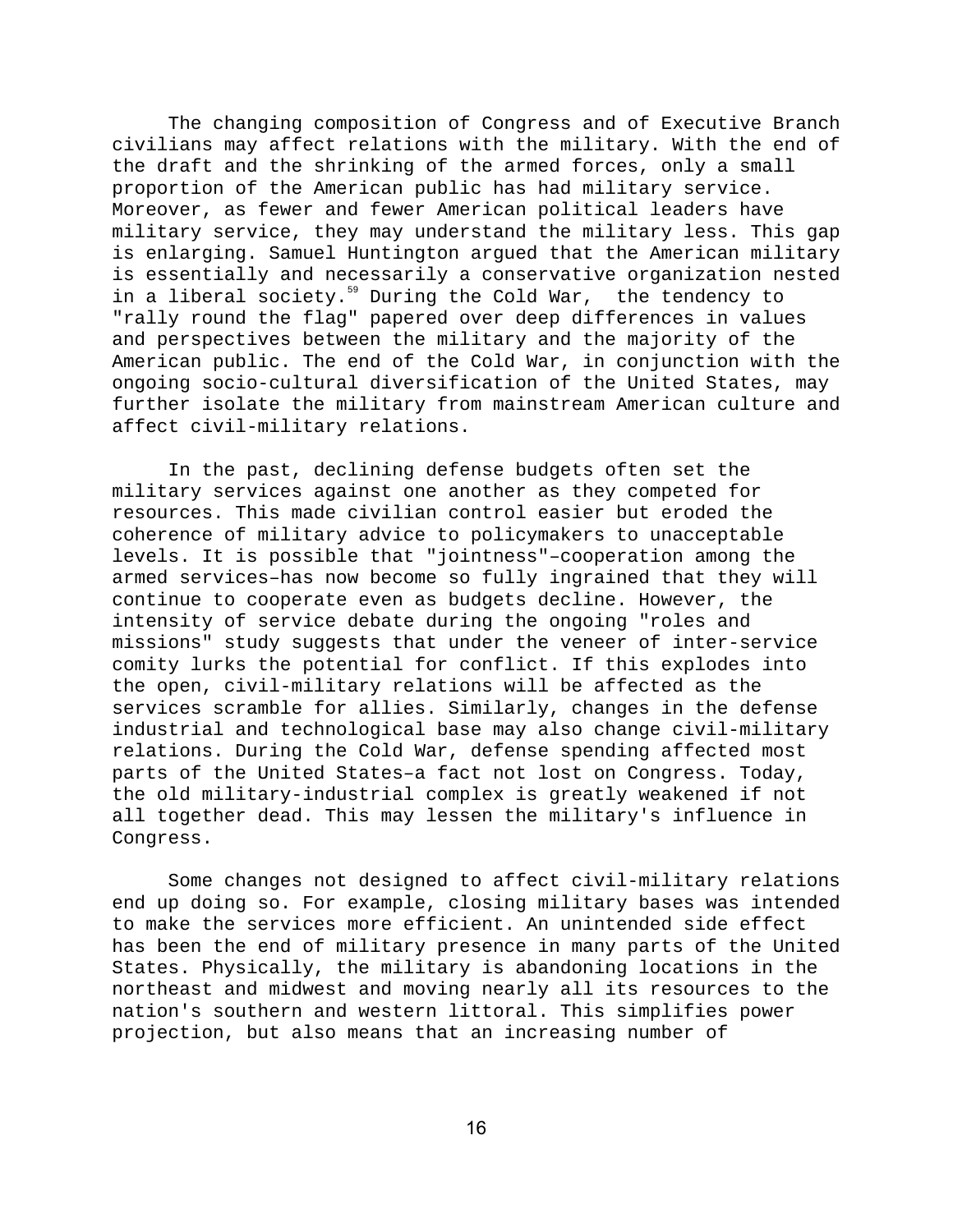Americans–as well as their representatives in Congress–will have little or no first-hand experience with the military. And in response to declining resources, the armed services, particularly the Army, are beginning to reconsider or adjust the relationship between Active and Reserve Components. Some military leaders and defense analysts feel that during a time of frugality for the armed services, a large Reserve Component is a luxury. Dollar for dollar, the argument goes, more is gained from money spent on active forces, especially as warfare becomes increasingly complex and crisis reaction more central to our national security strategy. But the reserve components have long been one of the primary connections between the military and American society. Thus, decisions to diminish reserve forces–even if made solely on the grounds of military effectiveness–may have unintended side effects for civil-military relations.

## **Enduring Questions.**

American civil-military relations exist on two distinct levels. The first is transitory and fluid. It includes specific issues and key individuals, each rising to prominence and then receding. To a large extent the president is the maestro of this ebb and flow as he shapes the policymaking process according to his needs and proclivities. The interface between the Secretary of Defense and the Joint Chiefs of Staff is probably the single most important one in American civil-military relations. The Secretary of Defense provides the interface between civilians and military. Whether he is seen as pro- or anti-military sets the tenor for all of civil-military relations. The other level consists of enduring questions–the normative base of civilmilitary relations. Here debates do not concern budgets, force sizes, deployments, and weapons systems, but essential values. Individuals and issues are only important to the extent they represent enduring questions that must be re-debated and reanswered as the United States and the global security environment changes. Two such enduring questions are particularly important.

The first is whether the military should sustain or even increase its role in national security policymaking. Some analysts feel that the military ethos of duty and devotion, when combined with officers' extensive education in world affairs and national security policy, justify an expanded role for the military in policymaking. Mark Perry writes, "Is the military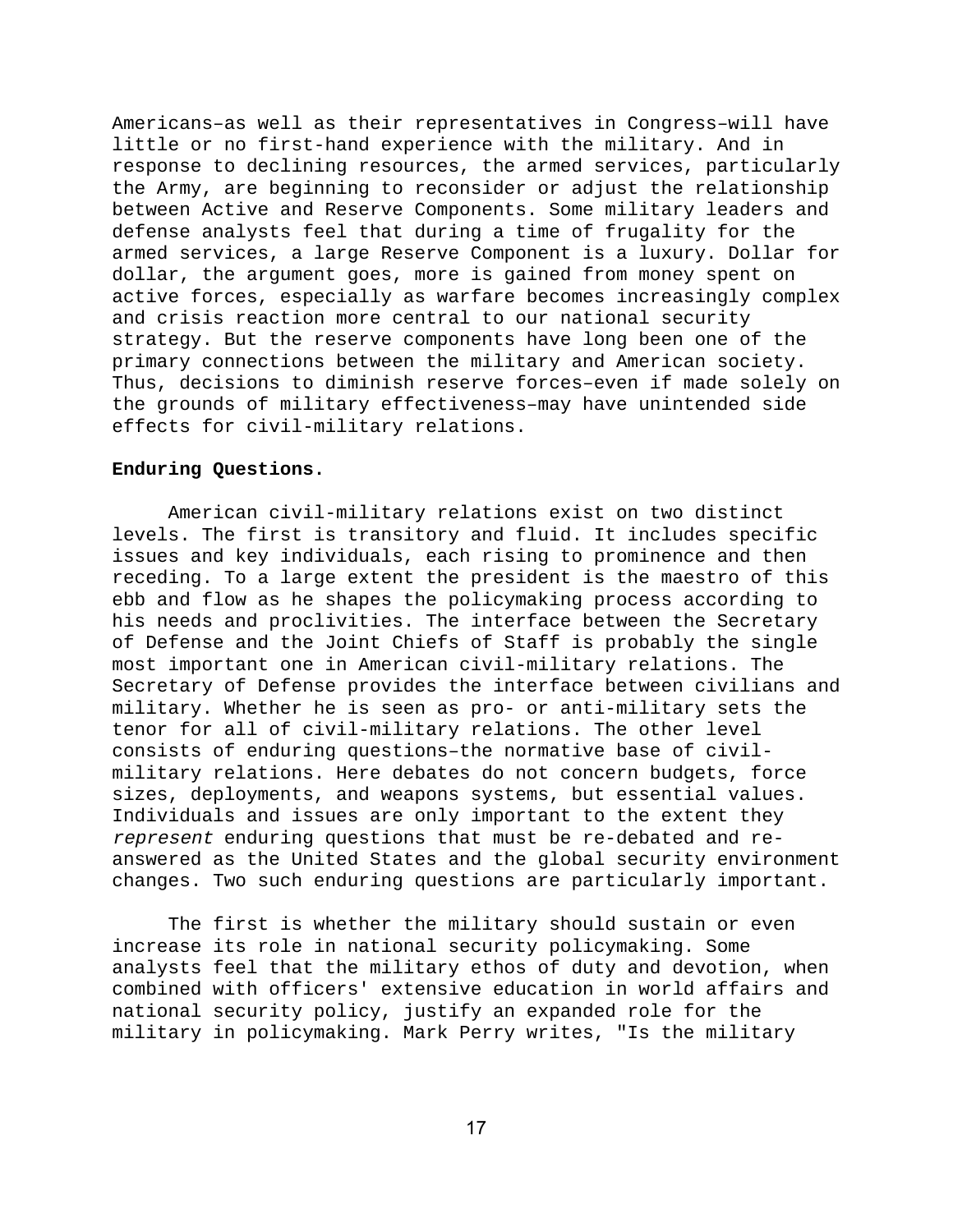influencing our nation's foreign policy? T'wer it so."<sup>60</sup> This position assumes that civilian control is so ingrained that the U.S. military poses no threat to democracy. It also rejects the notion that there is a distinctly military approach to foreign policy. It is not immediately clear, though, that the military should want a greater role in policymaking. After all, this would bring responsibility for the outcome of particular policies and thus has the potential to damage the public respect that the military worked so hard to re-earn after Vietnam. The only real justification for a deliberate attempt to gain a greater role in policymaking by the military would be persistent incompetence on the part of civilian strategists and policymakers. Under such circumstances the real solution may not be an expanded role for the military, but some way of creating and cultivating better civilian strategists and policymakers.

Other analysts contend that with the end of the Cold War, the policymaking role of the U.S. military–which was temporarily enlarged in response to a temporarily imminent security threat– should diminish. Samuel Huntington, for instance, writes, "The military must abandon participation in public debate about foreign and military policy, stop building alliances amongst the public and in Congress for defense spending–and resist the temptation to maneuver in the bureaucracy to achieve its own ends, however commendable."<sup>61</sup> This is based on the assumption that military intervention in politics remains feasible and risky. It also assumes officers and civilians hold distinct perspectives on national policy, and that the military one should only dominate in times of serious threat. Such assumptions may be obsolete in the modern world. Today the precise extent of military involvement in policymaking is less important than the type of individuals involved. It the military chooses senior leaders so focused on the military element of national power that they are unable to deal with the subtle complexity of strategy, then its role in policymaking should be limited. If civilian participants are more politicians than strategists, then the military–if it generates senior leaders who are astute strategists–may have to assume greater responsibilities.

If the military does seek an active role in national policymaking, it must consider whether its existing procedures produce senior leaders adept at managing civil-military relations. According to Mark Perry, the Goldwater-Nichols Defense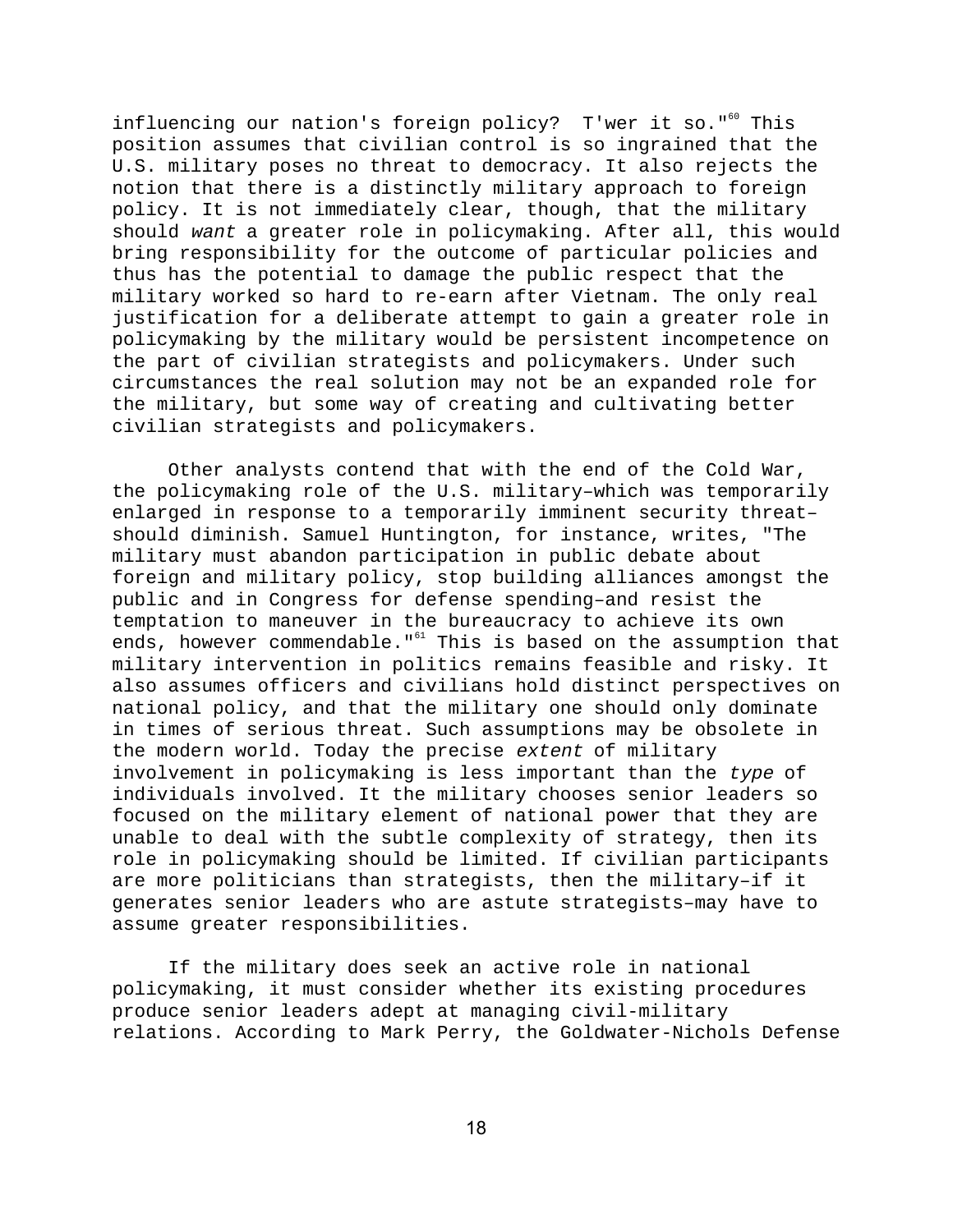Reorganization Act guaranteed the Joint Chiefs a voice in national policymaking, but cannot ensure this advice will be heeded.<sup>62</sup> In terms of producing politically sensitive leaders, the U.S. military in general and the Army in particular has exhibited contradictory tendencies. On one hand, advanced civilian education, often in political science or related disciplines, is encouraged and the senior service schools (especially the National War College) devote large portions of their curriculum to national policymaking. On the other hand, field command is the most important criterion for the attainment of flag rank in all the services. To be an "intellectual" in terms of education and publication may not be a hinderance for promotion, but it is far less important than command of troops, airplanes, ships, or submarines. As Henry Kissinger noted, "A man who has been used to command finds it almost impossible to learn to negotiate, because negotiation is an admission of finite power."<sup>63</sup>

Ongoing changes in the nature of armed conflict and national security suggest that the military should, in fact, explicitly develop civil-military relations skills among its leaders. The growing importance of operations in which the military works closely with civilian government and non-government agencies, as well as the global publicity that accompanies military activity, amplify this need. There is now a need for smooth civil-military relations at the operational and tactical levels as well as the strategic, thus changing the skills needed by even junior officers. By contrast, the argument can be made that education for officers in civil-military relations, constitutional law, diplomacy, politics, and economics is a distraction from crucial warfighting skills. In Samuel Huntington's words, "Politics is beyond the scope of military competence, and the participation of military officers in politics undermines their professionalism, curtailing their professional competence, dividing the profession against itself, and substituting extraneous values for professional values."<sup>64</sup> From this perspective, the goal for the military should be minimally acceptable civil-military relations skills and warfighting proficiency. This issue must be decided within a much larger strategic framework. The key is the role of military power within the nation's array of foreign policy tools. If military power is to be fully and seamlessly integrated with other elements of national power, political skill is vital for officers at all levels. But if military power is to remain somehow distinct from the other elements of national power, then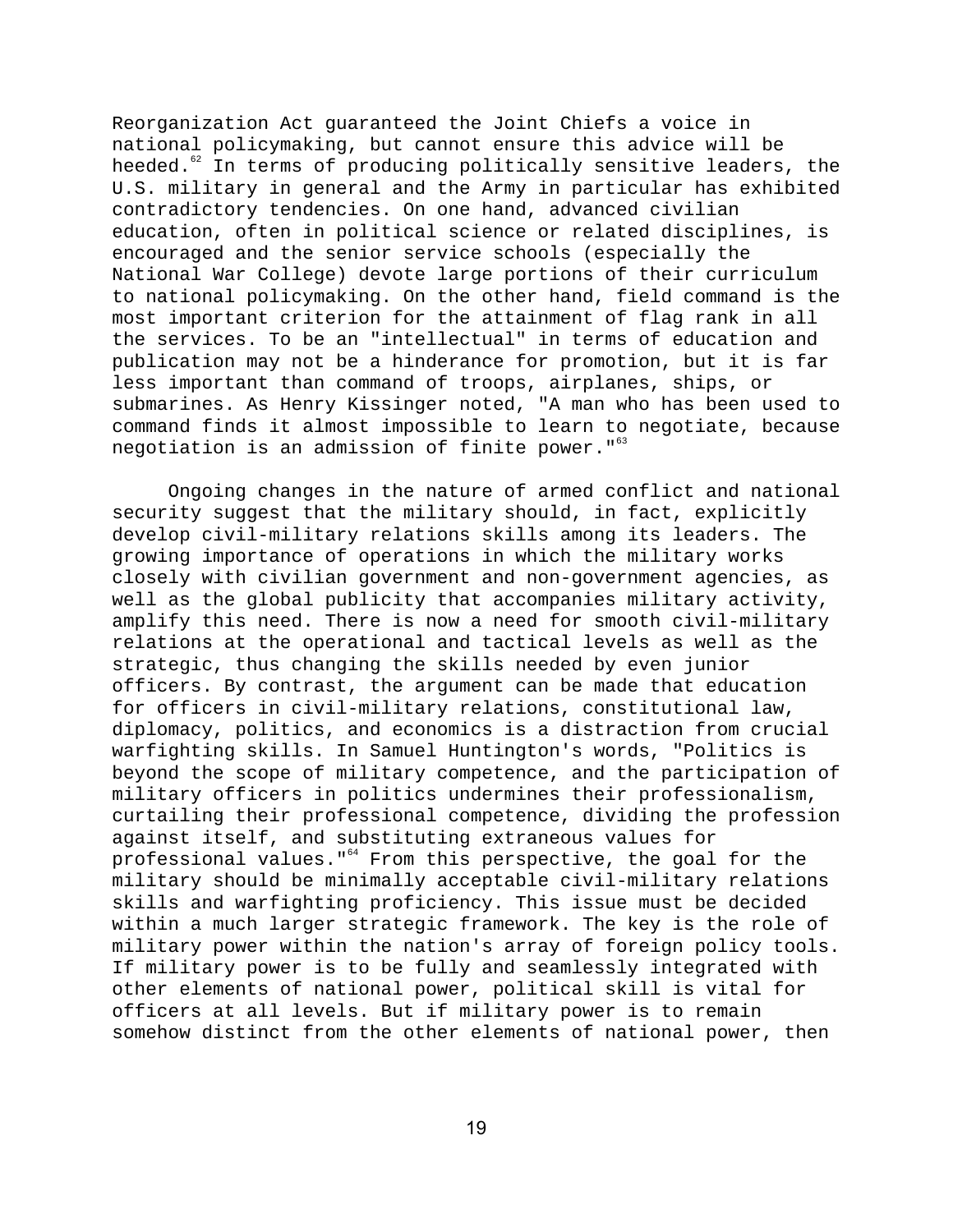political skill will remain a secondary capability for warfighters, necessary only at the highest levels.

The second enduring issue concerns the ultimate loyalty of officers within the framework of civilian control. Clearly this loyalty should lie somewhere outside officers' individual desires or even the good of their service. Transcendental allegiance is, after all, one thing that distinguishes militaries like the American from the coup-prone, corrupt, and politicized institutions found in some parts of the Third World. The question is whether ultimate loyalty resides with the commander-in-chief, the national interest, or the Constitution. Most of the time, there is no divergence or incompatibility between the three. Legally and ethically, ultimate loyalty should lie with the Constitution. A member of the U.S. military swears allegiance to the Constitution, not the commander-in-chief. But while this concept is clear, reality is not so neat. Peter Feaver contends the Truman-MacArthur dispute was based on the general's "novel and dangerous interpretation of civil-military relations" in which an officer could ignore the president in the name of the national interest.<sup>65</sup> And, in what could have been one of the most difficult decisions ever faced by American military leaders, there were rumors that President Nixon considered declaring emergency powers and using the armed forces to prevent his removal from office by Congress.<sup>66</sup> What, then, should an officer do when convinced that the president or official policy is wrong?

One alternative is what Lenin called "democratic centralism." This holds that an officer may dissent in private or even openly while a policy is being formulated, but once a decision is made, he must adhere. However sound in principle, this has at least two problems. First, the American system sometimes makes it difficult to know exactly when official policy has been promulgated or what that policy is. Policy is not law. Presidents and civilian policymakers sometimes choose to leave it vague in order to retain flexibility or deflect opposition. Second, slavish adherence to official policy by the military can erode an important corrective to misguided policy. If the Joint Chiefs had been more prone to question Lyndon Johnson's strategy, American involvement in Vietnam might have ended differently. A military willing to obey and apply badly flawed policies, in other words, can be as dangerous as one seeking to wrest control of policymaking from civilian officials.<sup>67</sup> As former Secretary of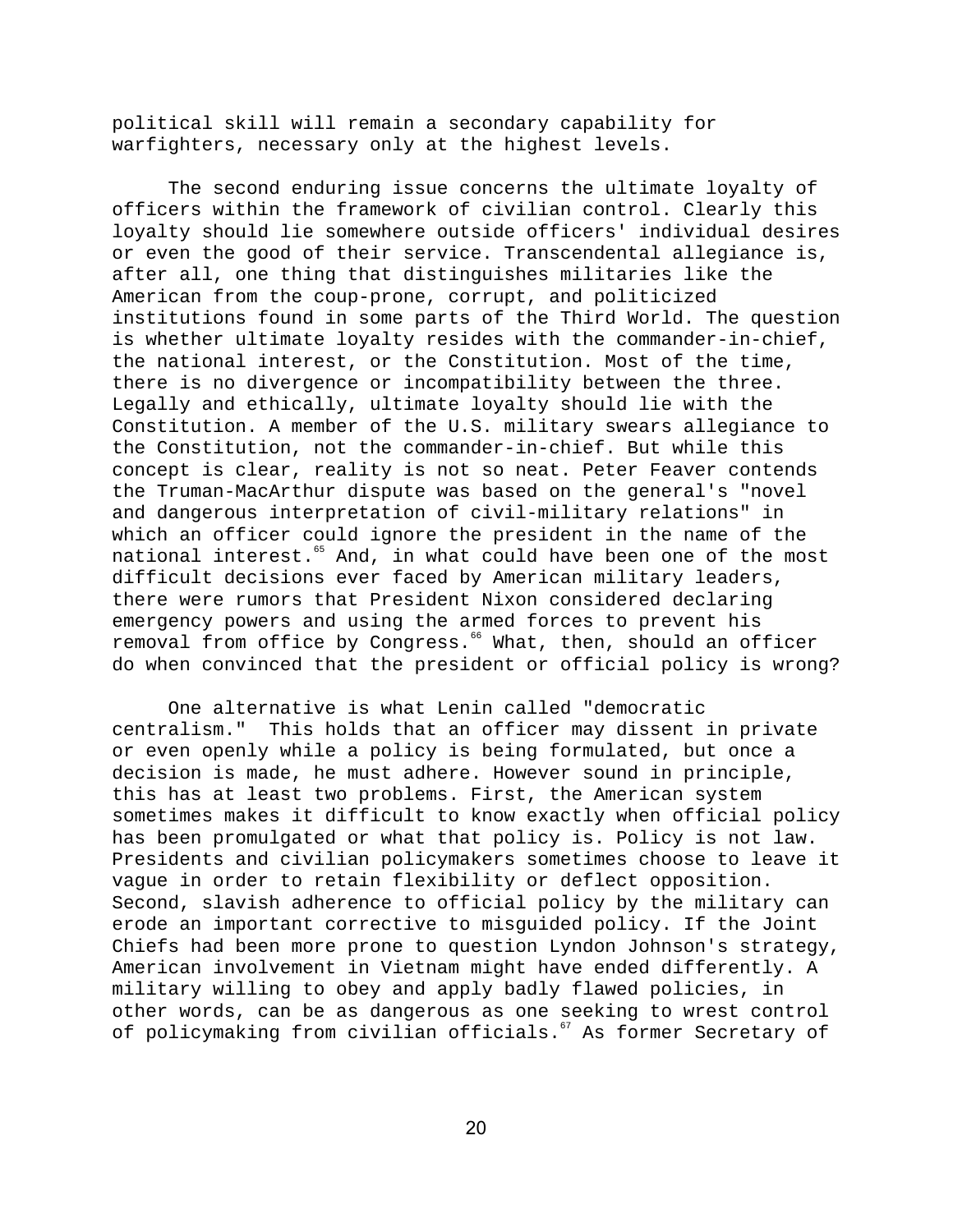Defense James Schlesinger told Dick Cheney, "After a lifetime of taking orders, generals and admirals were, if anything, too compliant."<sup>68</sup> There is then, a tender and complex balance between too much autonomy and too little.

Another approach is to distinguish the president (or the presidency) from his policies. This allows an officer to actively support the commander-in-chief even while opposing policy considered wrong or misguided. At its simplest, it entails saying "I think this order is blatantly stupid, but I will implement it." But if dissent is allowed, what means are acceptable? One answer is that only private disagreement with existing policy is permitted if the officer intends to continue service. In extreme cases of dissent, public resignation is acceptable. Another answer holds that under some circumstances, the military should and must publicly air its disagreement with official policy in order to inform debate. Smooth civil-military relations, according to this line of reasoning, are not always desirable– sometimes creative tension is needed. During the implementation of the "New Look" strategy during the Eisenhower administration, the Chiefs often took issue with official policy during congressional testimony (despite Eisenhower's displeasure), but did not take their case to the public or resign in protest (even though they considered it). More recently, senior military leaders have taken issue with official policy in even more open fora such as interviews and publications. Occasionally this was punished and at other times accepted, thus showing that the parameters of acceptable dissent are not immutable. As a general rule, disagreement with Congress and even official military policy is tolerated to a greater extent than disagreement with the President or Secretary of Defense.

The final approach–and the most dangerous one–holds that an officer's loyalty is not to the president or even the presidency, but to the Constitution or the national interest as he defines it. This, of course, was MacArthur's position. The pitfalls are obvious. To make it work, officers must be experts on constitutional law and the national interest. "If each professional military officer were to defend the constitution as he interpreted it individually without reference to the administration in power," Donald Bletz writes, "the American democratic system would be unworkable."<sup>69</sup> This approach could also pave the way toward military intervention in politics. Many Third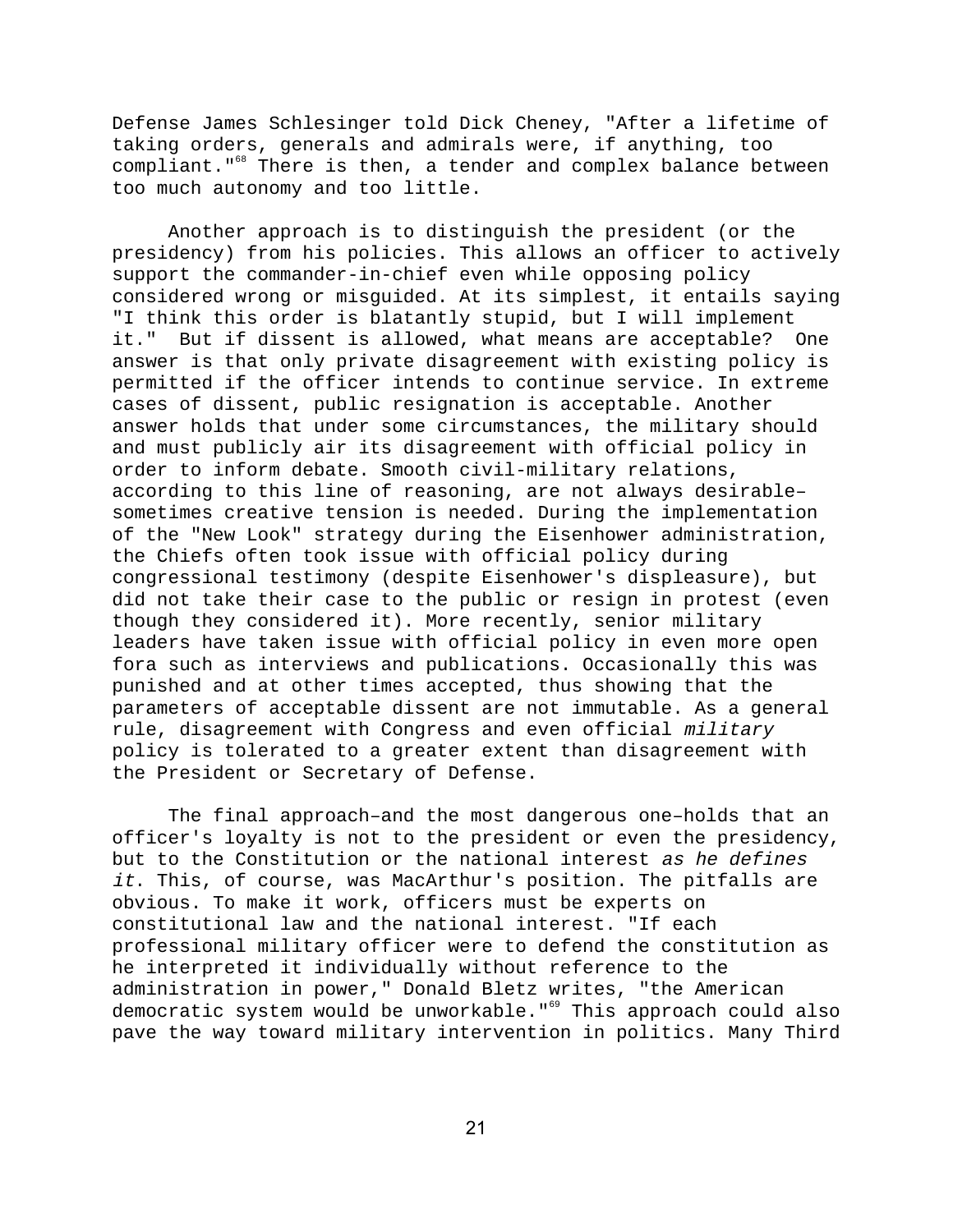World coups are led by officers who claim to understand the national interest better than civilian politicians, and who feel that seizure of power by the military is the only way to save the nation. Moreover, the advent of nuclear weapons, which accorded military issues an unprecedented importance and immediacy, made autonomous decisions by officers all the more dangerous. Still, the right of an officer to appeal to higher loyalties must not be rejected a priori. There is always the possibility of an emergency so dire or a president so misguided that a dedicated officer must be willing to defy the commander-in-chief, all the while willing to pay the personal price this will entail.

### **Conclusions.**

As with so many political and strategic issues, the future of American civil-military relations can be distilled to assumptions. Most Americans agree that the objective is a competent, professional military able to contribute to national security policymaking but not dominate it, but there is no consensus on the changes that the evolution of the global security environment (including the concept of national security) will bring, or on the risks of too much military involvement in policymaking. Like all assumptions, these must be periodically reexamined and debated in order to preserve a working consensus.

Future historians will consider the Cold War a seminal event in the evolution of American civil-military relations. Today, policymakers and students of national security affairs can sense the extent of change it will require, but do not yet understand the specifics. Many of the perceptions, beliefs, and attitudes that shaped American national security policy during the Cold War still linger–we are in the "post-Cold War" security era, awaiting the birth of a new one. The issues that will shape the future such as the changing nature of armed conflict and alterations in U.S. national security strategy are clear, but their precise impact on civil-military relations is not. The best analysts can do at this time is illuminate the debate, point out the central determinants of future problems, and explain the complex relationship between new issues and perennial problems. Doing this suggests that if there is to be a crisis in American civilmilitary relations, it is not occurring now, but will happen in a decade or so when the psychological legacy of the Cold War fully fades and fundamental assumptions are again open to debate. The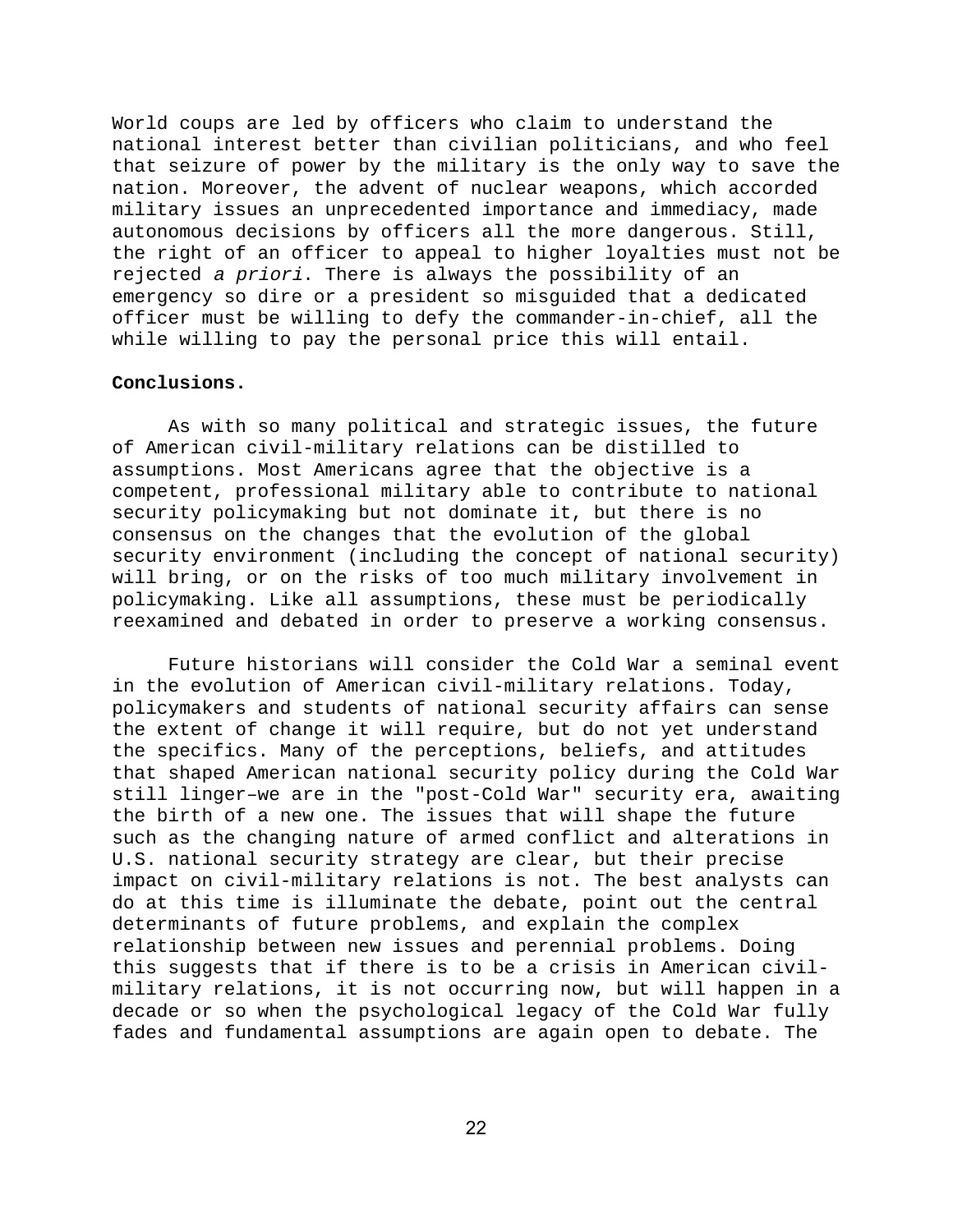changes undergone by American civil-military relations in the last decades of the 20th century will thus pale in comparison to those of the first few decades of the 21st century.

## **ENDNOTES**

1. David R. Segal, "National Security and Democracy in the United States," Armed Forces and Society, Vol. 20, No. 3, Spring 1994, p. 375; Samuel P. Huntington, "The Soldier and the State in the 1970s," in Andrew J. Goodpaster and Samuel P. Huntington, Civil-Military Relations, Washington, American Enterprise Institute for Public Policy Research, 1977, p. 27.

2. Colin L. Powell, "U.S. Forces: Challenges Ahead," Foreign Affairs, Vol. 20, No. 4, Winter 1992/93, pp. 32-33.

3. Eliot A. Cohen, "The Strategy of Innocence? The United States, 1920-1945," in Williamson Murray, MacGregor Knox, and Alvin Bernstein, eds., The Making of Strategy: Rulers, States, and War, Cambridge: Cambridge University Press, 1994, p. 428.

4. Peter Maslowski, "To the Edge of Greatness: The United States, 1783-1865," in Murray, Knox, and Bernstein, eds., The Making of Strategy, p. 212.

5. Richard H. Kohn, "The Constitution and National Security: The Intent of the Framers," in Richard H. Kohn, ed., The United States Military under the Constitution of the United States, 1789-1989, New York: New York University Press, 1991, pp. 81-82.

6. Ibid., p. 87.

7. Samuel P. Huntington, letter reprinted in "Exchange on Civil-Military Relations," The National Interest, No. 36, Summer 1994, p. 28. See also Samuel P. Huntington, The Soldier and the State: The Theory and Politics of Civil-Military Relations, Cambridge, MA: Belknap, 1957, p. 79.

8. Stephen E. Ambrose, "The Military Impact on Foreign Policy," in Stephen E. Ambrose and James A. Barber, Jr., eds., The Military and American Society, New York: Free Press, 1972, p. 122.

23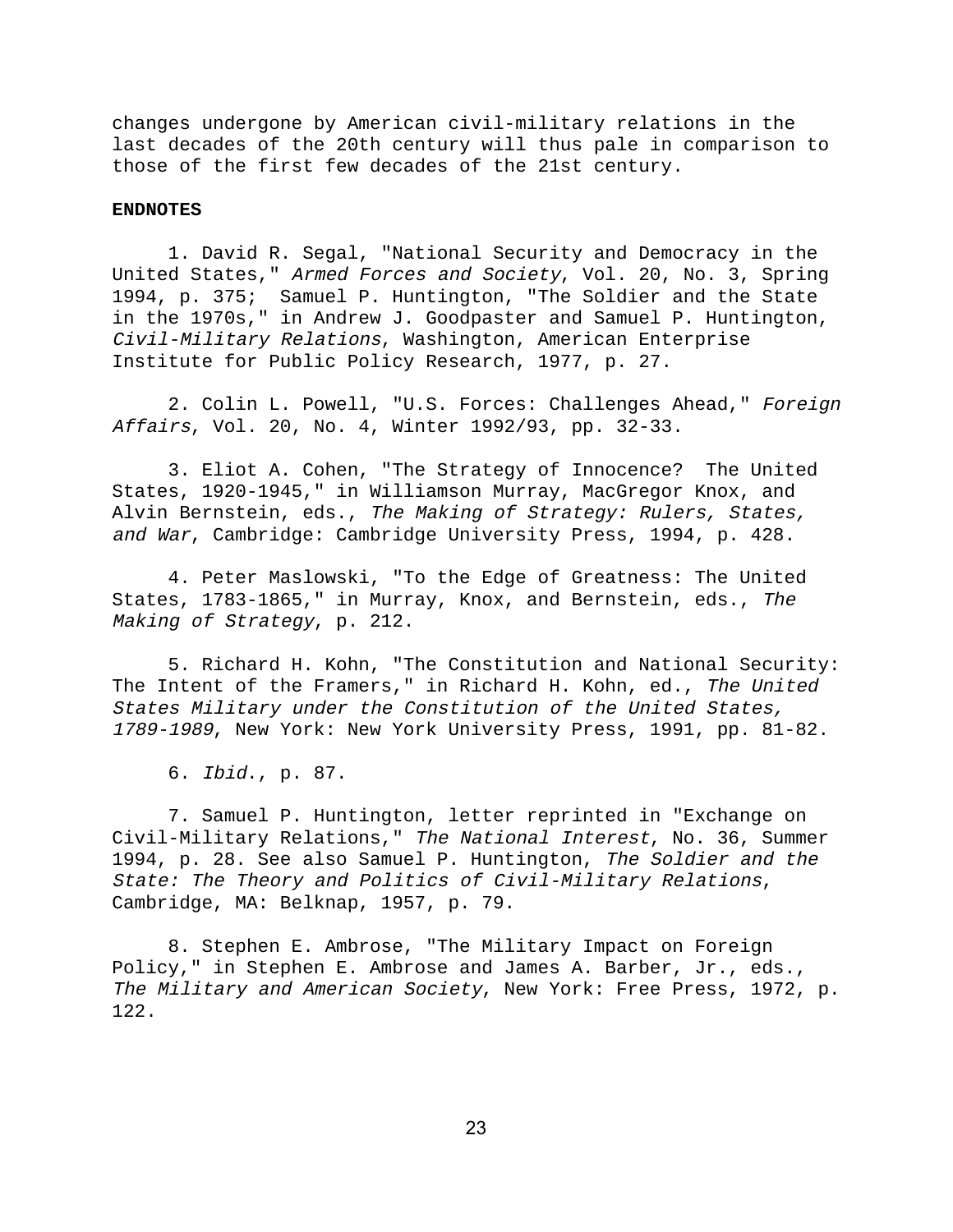9. Donald F. Bletz, The Role of the Military Professional in U.S. Foreign Policy, New York: Praeger, 1972, pp. 167-168; Donald M. Snow, National Security: Enduring Problems of U.S. Defense Policy, New York: St. Martin's, 1987, pp. 25-77. For the historical background, see Arthur A. Ekirch, Jr., The Civilian and the Military: A History of American Antimilitarist Tradition, Colorado Springs: Ralph Myles, 1972.

10. Alexis de Tocqueville, Democracy in America, trans. George Lawrence, Garden City, NY: Doubleday, 1969, p. 647.

11. For example, James A. Donovan, Militarism, U.S.A., New York: Charles Scribner's Sons, 1970.

12. Allan R. Millett, The American Political System and Civilian Control of the Military: A Historical Perspective, Columbus: Mershon Center of the Ohio State University, 1979, p.  $2.$ 

13. Victor H. Krulak, First To Fight: An Inside View of the U.S. Marine Corps, Annapolis, MD: Naval Institute Press, 1984.

14. Dave Richard Palmer and James W. Stryker, The West Point Military History Series: Early American Wars and Military Institutions, Wayne, NJ: Avery, 1984, p. 40; and Russell F. Weigley, History of the United States Army, New York: Macmillan, 1967, pp. 76-77.

15. Mark Perry, Four Stars, Boston: Houghton Mifflin, 1989, p. 58.

16. Richard H. Kohn, "Out of Control: The Crisis in Civil-Military Relations," The National Interest, No. 35, Spring 1994, p. 10.

17. Roy K. Flint, "The Truman-MacArthur Conflict: Dilemmas of Civil-Military Relations in the Nuclear Age," in Kohn ed., The United States Military under the Constitution of the United States, p. 225.

18. Lawrence J. Korb, The Fall and Rise of the Pentagon: American Defense Policies in the 1970s, Westport, CT: Greenwood, 1979, p. 112.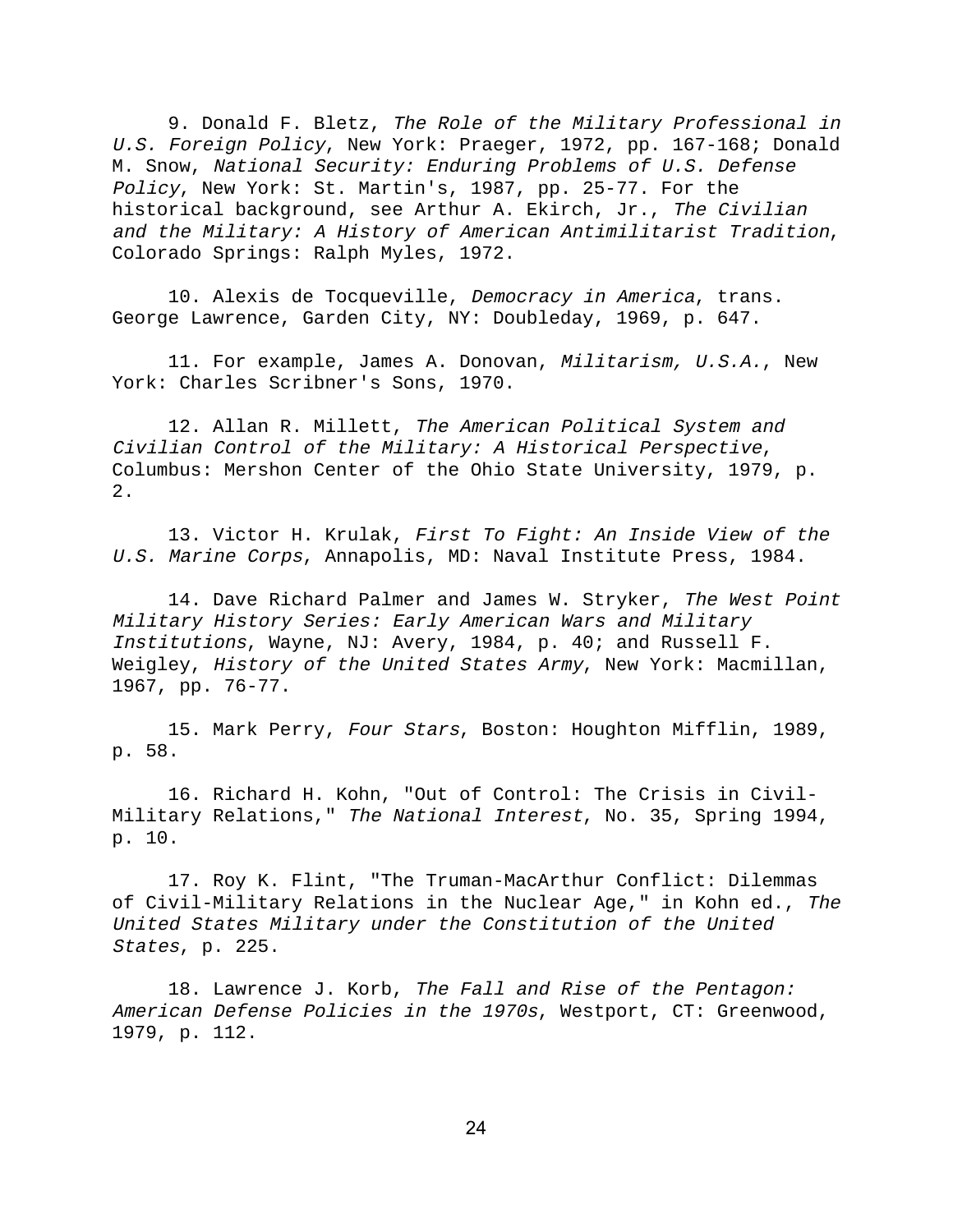19. Perry, Four Stars, pp. 114-116.

20. Korb, The Fall and Rise of the Pentagon, 115.

21. Russell F. Weigley, The American Way of War: A History of United States Military Strategy and Policy, Bloomington: Indiana University Press, 1973, pp. 399-440.

22. Perry, Four Stars, p. 21. Of course, there were no Joint Chiefs in 1940, but the point is still valid.

23. "Civil War and Emancipation," in Bernard C. Nalty and Morris J. MacGregor, eds., Blacks in the Military: Basic Documents. Wilmington, DE: Scholarly Resources, 1981, pp. 19-21.

24. See William S. Mcfeely, Grant: A Biography, New York: W.W. Norton, 1981, pp. 247-273.

25. Brooke D. Simpson, Let Us Have Peace: Ulysses S. Grant and the Politics of War and Reconstruction, 1861-1868. Chapel Hill: The University of North Carolina Press, 1991, pp. 109, 156, 166. See also "Ulysses Grant I, Emperor of America?: Some Civil-Military Continuities and Strains of the Civil War and Reconstruction," in Richard H. Kohn, ed., The United States Military Under the Constitution of the United States, 1789-1989. New York: New York University Press, 1991, pp. 175-192.

26. Perry, Four Stars, pp. 163-165.

27. Ibid., p. 268.

28. Rowan Scarborough, "Top Brass Fear White House Is 'Manufacturing' Iran Crisis," Washington Times, March 27, 1995, p. 1.

29. David C. Hendrickson, Reforming Defense: The State of American Civil-Military Relations, Baltimore: Johns Hopkins University Press, 1988, pp. 32-33.

30. "Segregation Under Siege," in Nalty and MacGregor, eds. Blacks in the Military. Particularly see analysis of attempts to implement the Gillem Report, War Department Circular 124, 27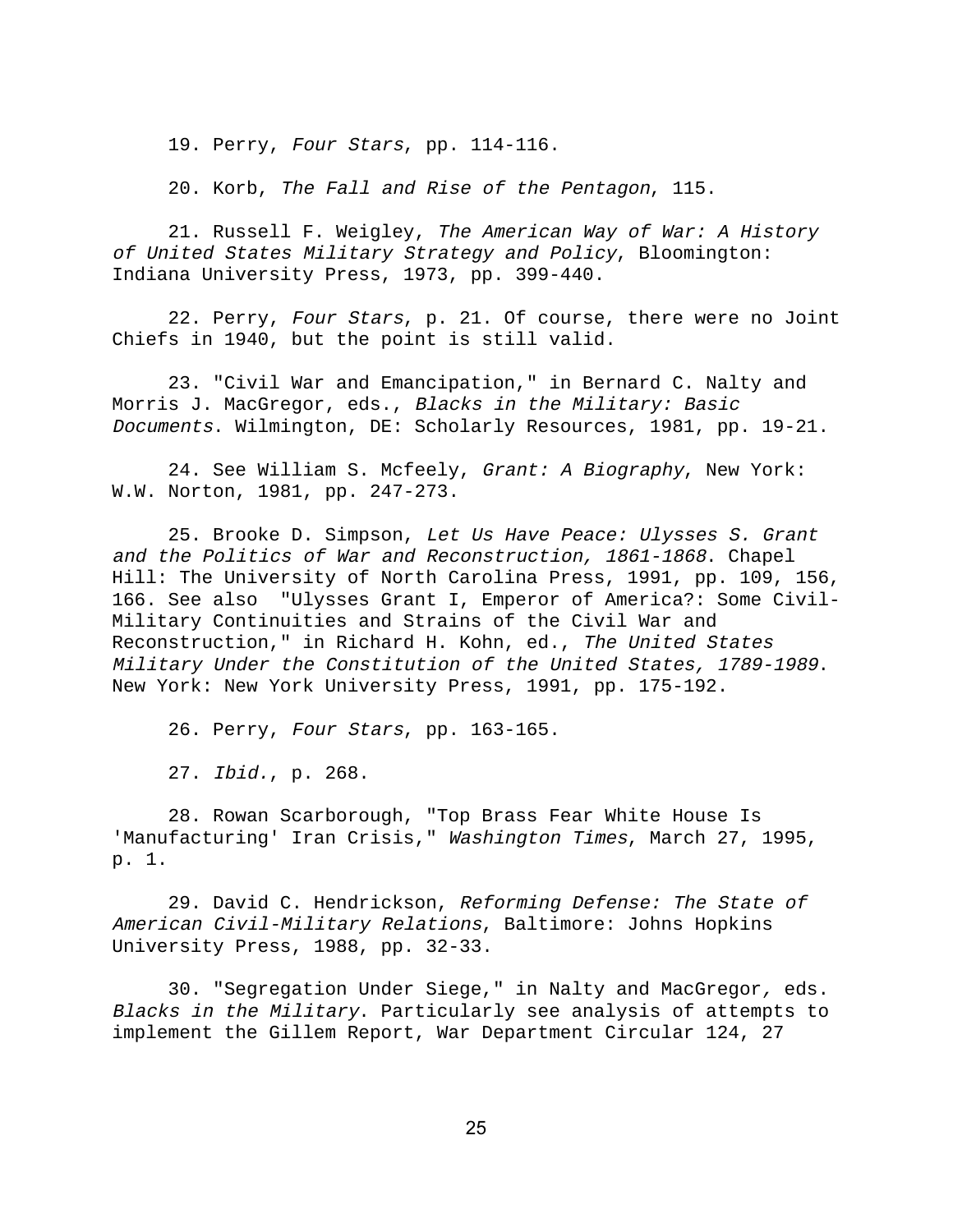April 1946. Also see "The Fahy Committee," pp. 243-293, which describes the Army's rationale for adherence to the Gillem Report which was used to dodge the integration issue. Further developments led the Army to continue to insist on racial quotas to maintain balance. This condition was not abolished until 1954. See "Integration," p. 314.

31. Eisenhower's "New Look" was an explicit attempt to forge a defense strategy with minimal impact on the national economy. Steven Metz, Eisenhower as Strategist: The Coherent Use of Military Power in War and Peace, Carlisle Barracks, PA: U.S. Army War College, Strategic Studies Institute, 1993, pp. 67-77.

32. For a comprehensive analysis, see Peter Douglas Feaver, Guarding the Guardians: Civilian Control of Nuclear Weapons in the United States, Ithaca, NY: Cornell University Press, 1992.

33. James M. Gavin, War and Peace in the Space Age, New York: Harper and Brothers, 1958, p. 112.

34. See, for instance, Henry A. Kissinger, Nuclear Weapons and Foreign Policy, New York: Harper and Brothers, 1957; Bernard Brodie, The Absolute Weapon, New York: Harcourt, Brace, 1946; Klaus E. Knorr and Thornton Read, eds., Limited Strategic War: Essays on Nuclear Strategy, New York: Praeger, 1952; Bernard Brodie, Strategy in the Missile Age, Princeton, NJ: Princeton University Press, 1959; and Herman Kahn, On Thermonuclear War, Princeton, NJ: Princeton University Press, 1960.

35. Perry, Four Stars, pp. 65-94; Flint, "The Truman-MacArthur Conflict," p. 261; and, Kohn, "Out of Control," pp. 4- 5.

36. James S. Dickey, "A Personal Statement," in Bruce M. Russett and Alfred Stepan, eds., Military Force and American Society, New York: Harper and Row, 1973, pp. 23-25.

37. U.S. Interdepartmental Committee on Overseas Internal Defense Policy, U.S. Overseas Internal Defense Policy, July 24, 1962.

38. Charles J. Dunlap, Jr., "The Origins of the American Military Coup of 2012," Parameters, Vol. 22, No. 4, Winter 1992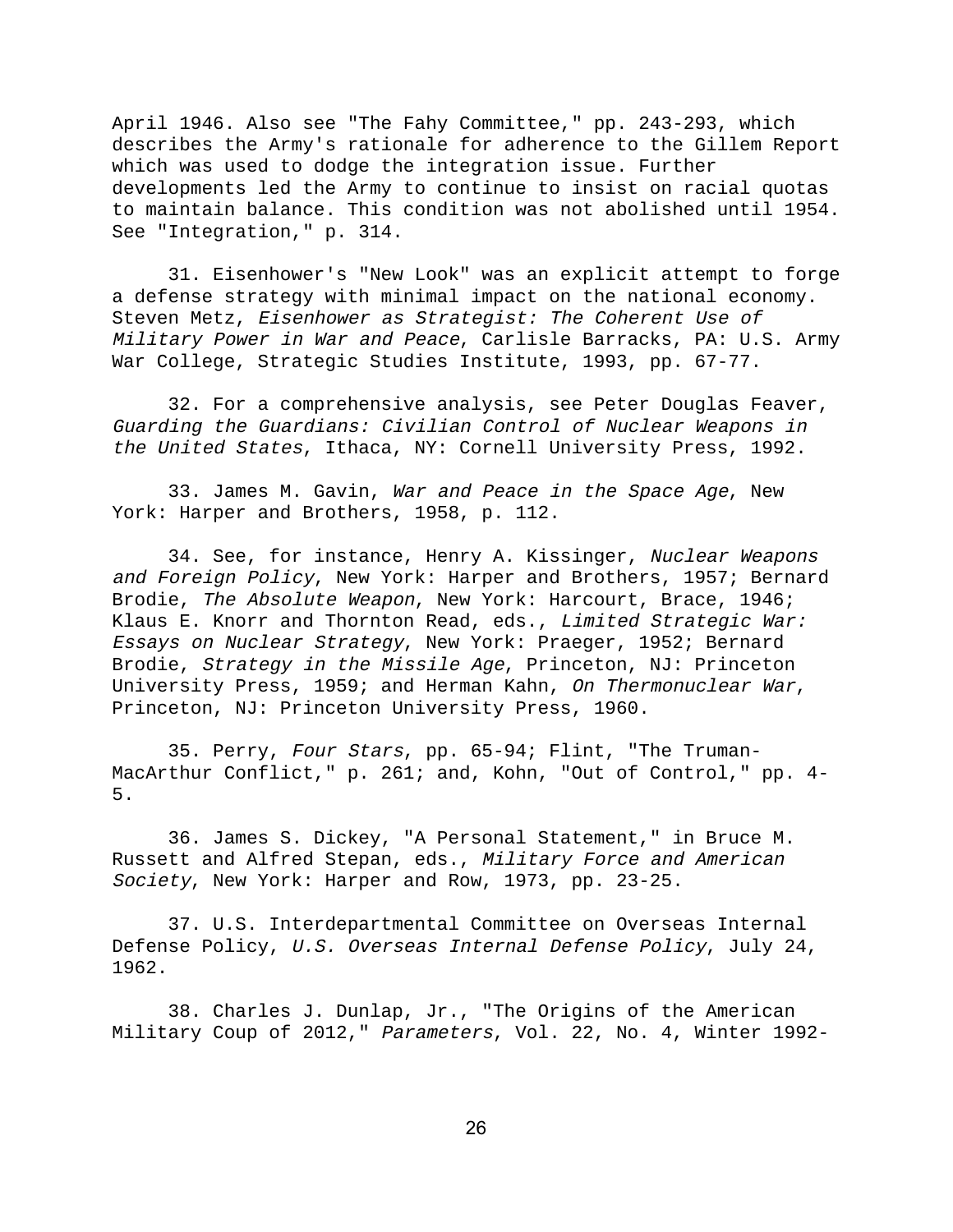93, pp. 2-20.

39. For a description of the formal planning systems, see AFSC (Armed Forces Staff College) Pub 1, The Joint Staff Officer's Guide, Norfolk, VA: Armed Forces Staff College, 1993.

40. Quoted in Bob Woodward, The Commanders, New York: Simon and Schuster, 1991, p. 155.

41. William J. Crowe, Jr., The Line of Fire: From Washington to the Gulf, the Politics and Battles of the New Military, New York: Simon and Schuster, 1993, p. 23.

42. Sam C. Sarkesian and John Allen Williams, "Civil-Military Relations in the New Era," in Sam C. Sarkesian and John Mead Flanagin, eds., U.S. Domestic and National Security Agendas: Into the Twenty-First Century, Westport, CT: Greenwood, 1994, p. 212.

43. Crowe, The Line of Fire, p. 227.

44. One of the tools to ameliorate this problem–sending officers to civilian graduate schools–appears to be losing ground. This could be a serious step away from maintaining mutual understanding. Sarkesian and Williams, "Civil-Military Relations in the New Era," p. 219.

45. Kohn, "Out of Control," p. 13.

46. Hendrickson, Reforming Defense, p. 28.

47. Perry, Four Stars, p. 217.

48. Bob Woodward, The Commanders, New York: Simon and Schuster, 1991, pp. 74-80.

49. The authors are indebted to James Kievit for this observation.

50. For instance Mackubin Thomas Owens attributes the charges by strategic theorist Edward Luttwak that the Joint Staff is inadequately controlled to the Pentagon's failure to adopt Luttwak's policy proposals. See Mackubin Thomas Owens, "Civilian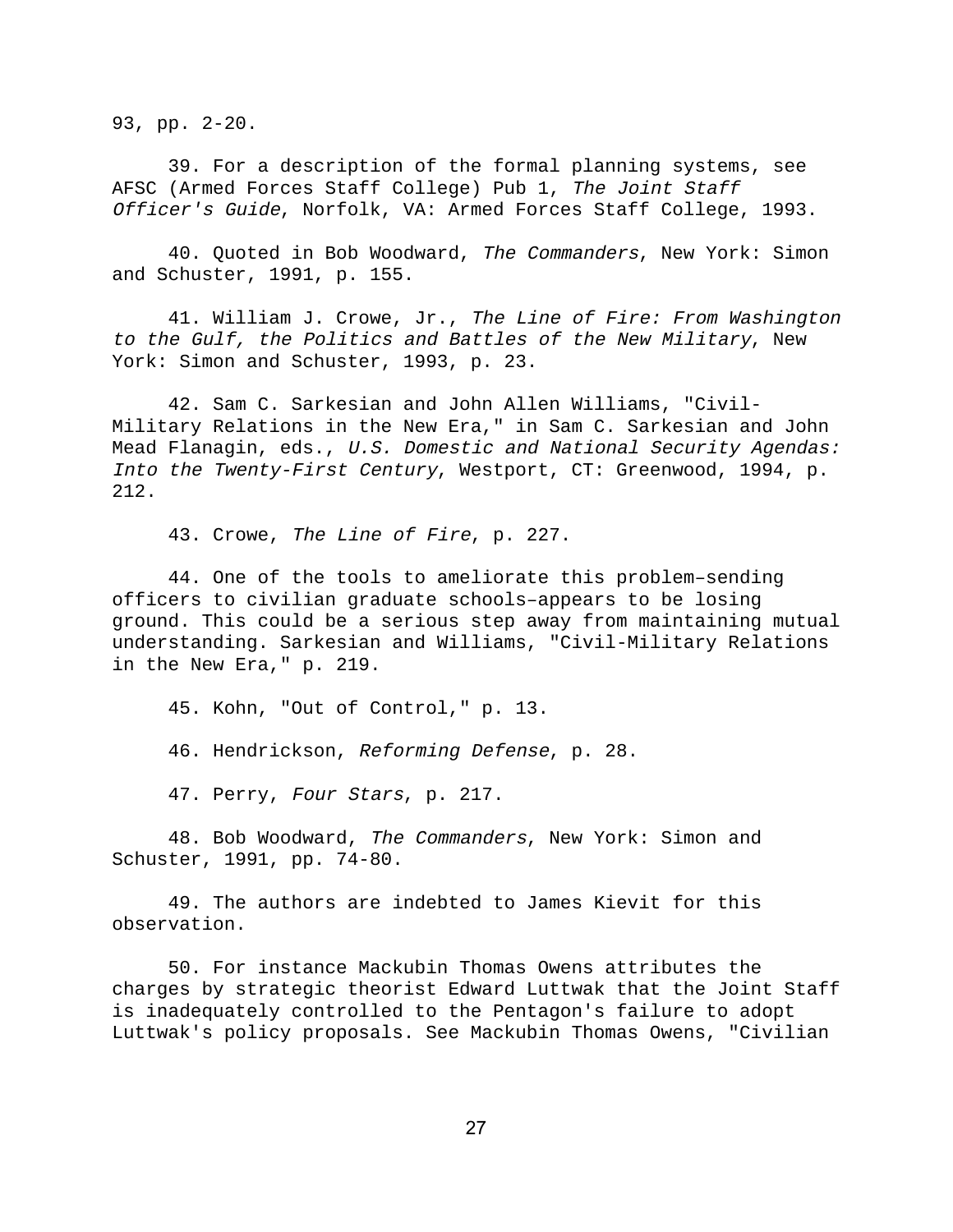Control: A National Crisis?" Joint Force Quarterly, Autumn/Winter 1994/95, p. 82; and Edward N. Luttwak, "Washington's Biggest Scandal," Commentary, May 1994, pp. 29-33.

51. But, as Stephen Ambrose points out, "the Armed Services are not an entity with a single world view, but rather a loose association of groups which, while agreeing on certain basic necessities, nevertheless is full of internal contradictions." (Ambrose, "The Military Impact on Foreign Policy," p. 122.)

52. James Kitfield, "Pentagon Power Shifts," Government Executive, April 1994, p. 72.

53. Perry, Four Stars, p. 300.

54. Michael R. Gordon and Bernard E. Trainor, The Generals' War: The Inside Story of the Conflict in the Gulf, Boston: Little, Brown, 1995, p. viii.

55. This section is based on Douglas Johnson and Steven Metz, "Civil-Military Relations in the United States: The State of the Debate," Washington Quarterly, Vol. 18, No. 1, Winter 1995, pp. 208-212.

56. See Steven Metz, "Insurgency After the Cold War," Small Wars and Insurgencies, Vol. 5, No. 1, Spring 1994, pp. 71-73.

57. Martin van Creveld, The Transformation of War, New York: Free Press, 1991, pp. 192-227.

58. See Steven Metz and James Kievit, The Revolution in Military Affairs and Conflict Short of War, Carlisle Barracks, PA: U.S. Army War College, Strategic Studies Institute, 1994, pp. 20-21; and Bill Gertz, "Mass Attacks Feared by Future Terrorists," Washington Times, February 22, 1995, p. 4.

59. Huntington, The Soldier and the State, pp. 143-162.

60. Mark Perry, letter to Brad Roberts, editor of Washington Quarterly, January 17, 1995.

61. Huntington, letter in "Exchange on Civil-Military Relations," p. 30.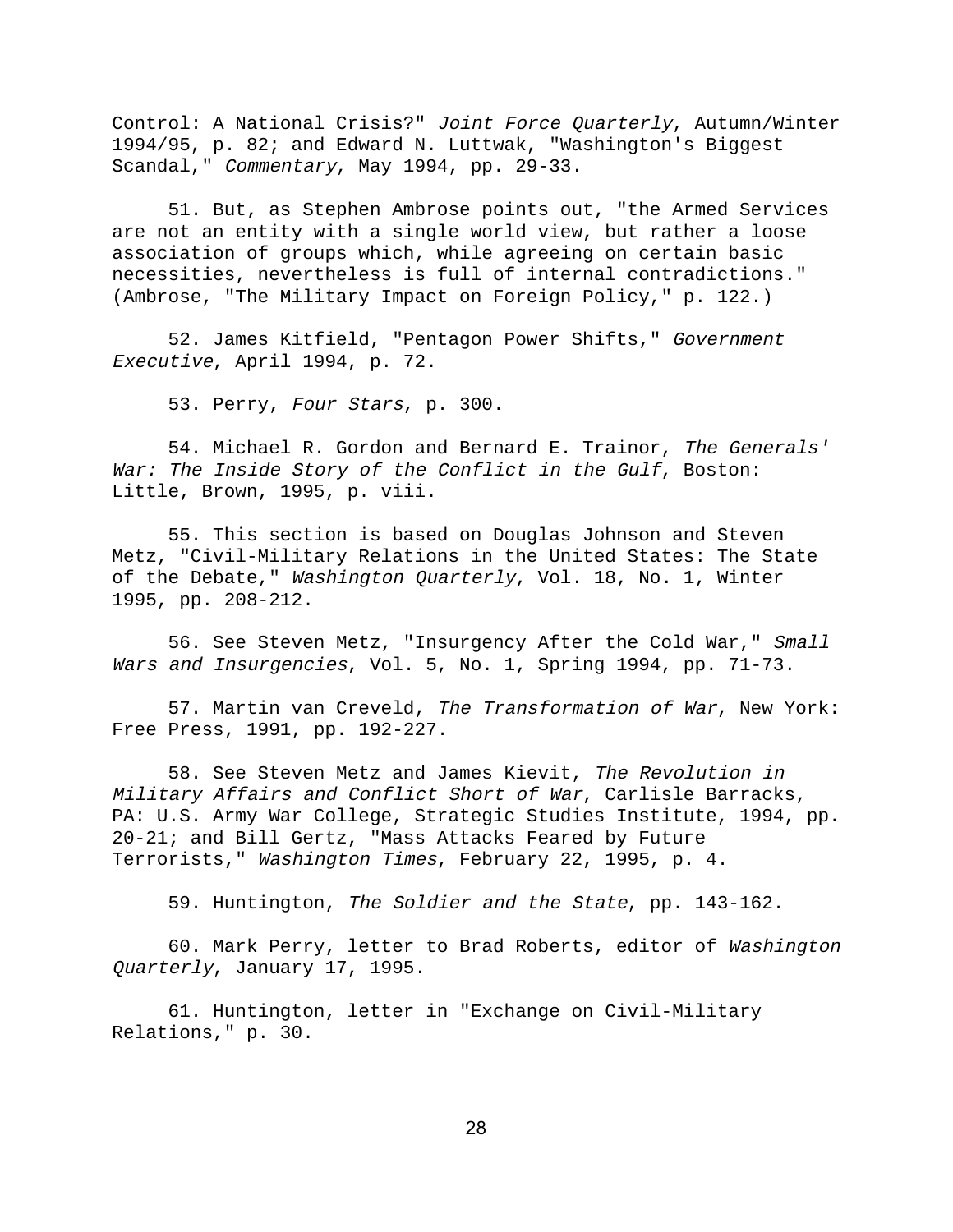62. Perry, Four Stars, p. 341.

63. Henry A. Kissinger, A World Restored: Metternich, Castlereagh and the Problems of Peace 1812-1822, Boston: Houghton-Mifflin, n.d., p. 43.

64. Huntington, The Soldier and the State, p. 71.

65. Feaver, Guarding the Guardians, pp. 4-5.

66. Perry, Four Stars, pp. 257-259.

67. Ibid., p. 243.

68. Ibid., p. 243.

69. Bletz, The Role of the Military Professional in U.S. Foreign Policy, p. 49.